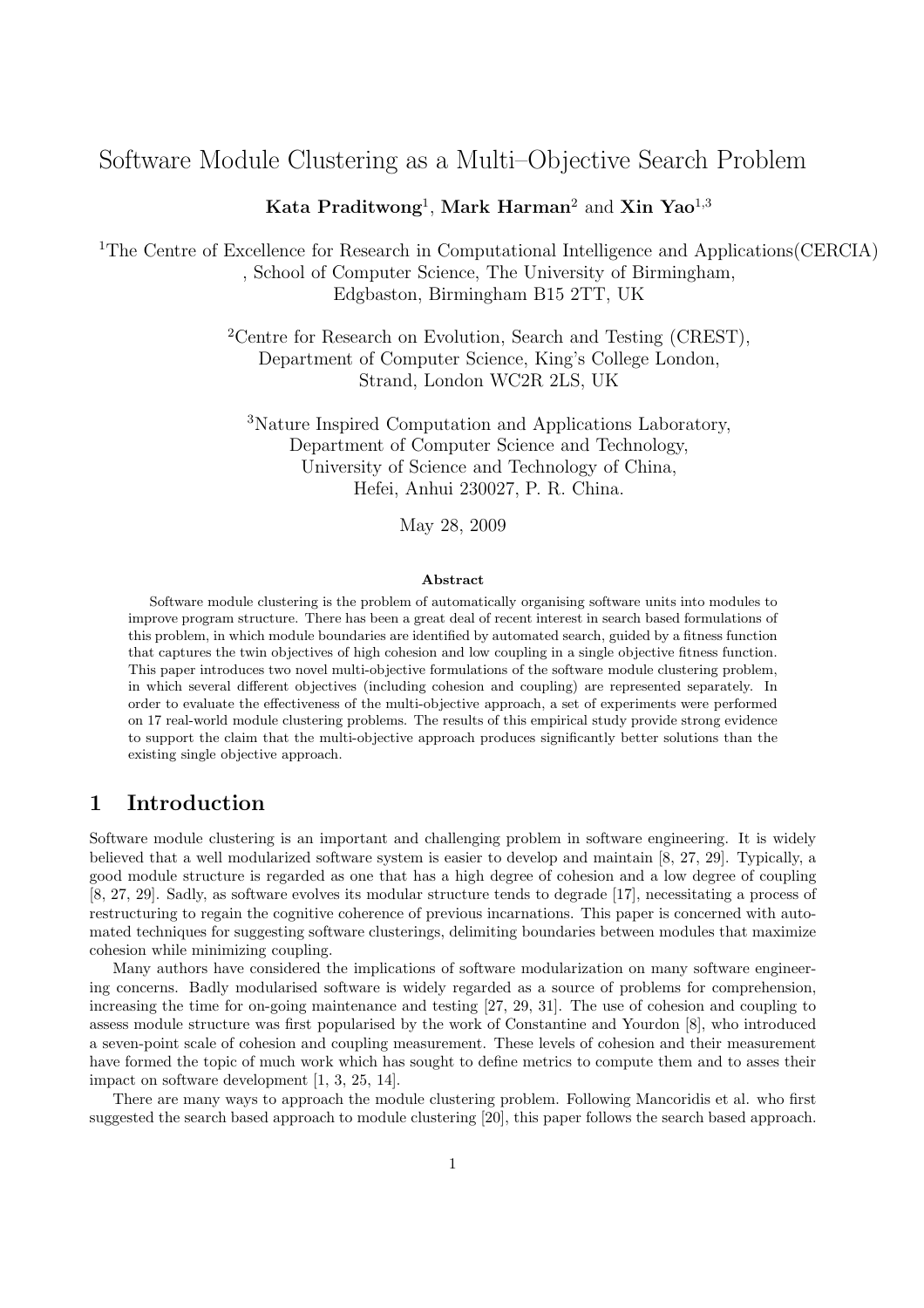In the search-based approach the attributes of a good modular decomposition are formulated as objectives, the evaluation of which as a 'fitness function' guides a search based optimization algorithm.

The module clustering problem is essentially a graph-partitioning problem which is known to be NPhard [11, 20], so there is no efficient algorithm for solving the problem to its exact optimum unless P=NP [11]. This observation provided the motivation for previous work on this problem, which aimed to find a near optimal solution within a reasonable amount of time.

Without exception, all previous work on the module clustering problem [20, 19, 23, 10, 22, 18, 15] and other work inspired by it [7] has used a single objective formulation of the problem. That is, the twin objectives of high cohesion and low coupling have been combined into a single objective called MQ (Modularization Quality) (using weights applied to the measurements of cohesion and coupling). In all studies reported upon to date, the hill climbing algorithm has performed the best in terms of both the quality of solutions found (measured by MQ values) and in terms of the execution time required to compute them.

However, despite its success, this single objective approach raises the uncomfortable question:

"How much cohesiveness should be sacrificed for an improvement in coupling"

This question, and its converse, are uncomfortable for several reasons. Such questions ignore the fact that the measurements of cohesion and coupling are inherently ordinal scale metrics and so even attempting to pose such a question contradicts sound measurement theory [28]. Even were it possible to compare the cohesion and coupling measurements on an interval or ratio scale, there is the additional problem that this essentially requires the mistaken comparison of 'applies and oranges'; it is not possible to normalise coupling and cohesion in a meaningful way so that each can be measured in comparable units, nor is it easy to decide upon the relative weights that should be applied to each.

There is a natural tension between the objective of achieving low coupling and the objective of achieving high cohesion when defining module boundaries. These two aspects of the system will often be in conflict. Therefore, any attempt to conflate cohesion and coupling into a single objective may yield suboptimal results. In similar software engineering scenarios in which there are a set of two or more possibly conflicting objectives, a natural step is the use of Pareto optimality [2, 30, 32].

This paper introduces the first Pareto optimal multi-objective formulation of automated software module clustering, presenting results that show how this approach can yield superior results to those obtained by the single objective formulation. The paper also explores the ways in which the richer solution space afforded by a Pareto optimal approach can be used to yield insight into the choices available to the software engineer faced with the task of restructuring to improve modular cohesion and coupling.

The primary contributions of the paper are as follows:

- 1. The multi-objective paradigm for automated software module clustering is introduced. Two formulations of the multiple objective approach are studied: the Equal-size Cluster Approach (ECA) and the Maximizing Cluster Approach (MCA).
- 2. A novel two-archive Pareto optimal genetic algorithm is introduced for the solution of multi-objective module clustering.
- 3. An empirical study into the effectiveness and performance of the single and multi-objective formulations of the problem is presented. The primary findings of the study are:
	- (a) The multi-objective approach is able to produce very strong results for both weighted and unweighted Module Dependency Graphs. For weighted Module Dependency Graphs, it produces better results than the single objective hill climbing approach even when measured against the hill climber's own fitness function  $(MQ)$ .
	- (b) Though the multi-objective approach performs well, there are still cases where the single objective approach can produce good results for unweighted graphs, indicating that hybrid approaches may be worthy of further consideration for unweighted graphs.
	- (c) For producing low cohesion and coupling, the Equal-size Cluster Approach to the multi-objective problem produces the best results overall.
	- (d) The two multi-objective search formulations and the existing single objective formulation search different parts of the solution space.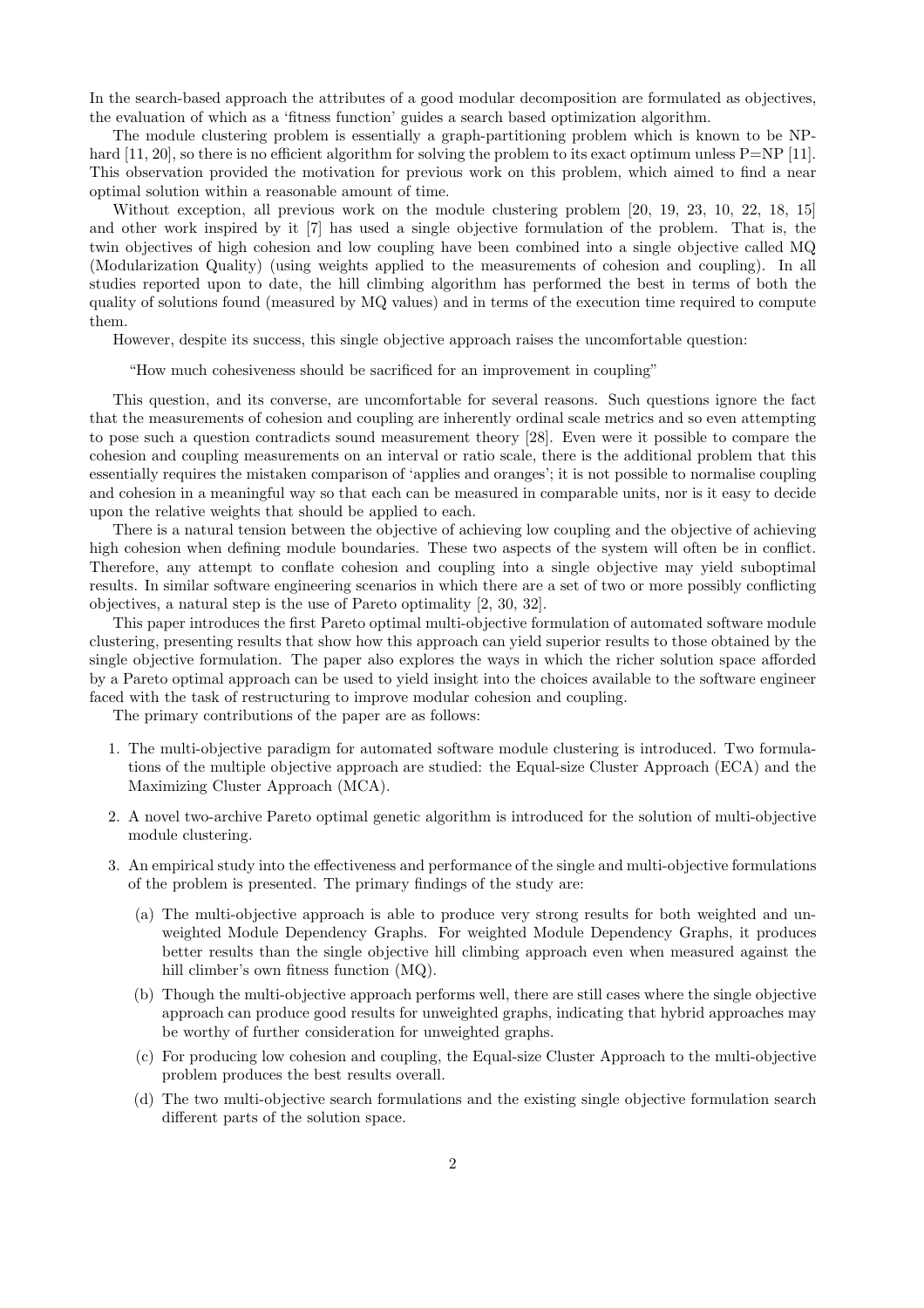(e) Though the multi-objective formulations produce far better results, they do so at a computational cost; two orders of magnitude more effort are required in order to achieve the better results using the multi-objective approach. However, the paper argues that, in many practical situations, the additional time required for better results is both available and also a worthwhile cost for the additional quality of the modularizations identified.

The rest of this paper or organised as follows. Section 2 presents background material and related work on software module clustering. Section 3 introduces the multi–objective paradigm of module clustering. Section 4 describes the research questions and experiments performed in the empirical study that aims to assess the effectiveness and performance of the multi–objective approach, compared to the single objective formulation. Section 5 presents the findings of the empirical study and answers to the research questions. Section 6 discusses the ways in which this work could be used in order to assist the practicing software engineer. Section 7 considers threats to validity, while Section 8 concludes.

## 2 Automated Software Module Clustering

Many metaheuristic methods have been successfully applied to software module clustering. The field was established by the seminal work of the Drexel group [20]. In this work, hill climbing was the primary search technique [20], leading to the development of a tool called Bunch [19] for automated software module clustering.

Several other metaheuristic search technologies have been applied, including simulated annealing and genetic algorithms [13, 18, 22]. However, these experiments have all shown that other techniques are outperformed in both result quality and execution time by hill climbing.

In order to formulate software engineering problems as search problems, the representation and fitness function need to be defined [6, 12]. In the case of module clustering, previous work has used the Module Dependency Graph (MDG) as a representation of the problem [20]. The MDG is represented as a simple array mapping modules (array indices) to clusters (array elements used to identify clusters) [20]. The array  $\{2, 2, 3, 2, 4, 4, 2, 3\}$  denotes a clustering of 8 modules into 3 clusters, identified by the numbers 2,3 and 4. For example, modules numbered 0,1,3 and 6 are all located in the same cluster (which is numbered 2). The choice of numbers of module identifier is arbitrary, so this clustering is equivalent to  $\{1, 1, 3, 1, 4, 4, 1, 3\}$  and  ${3, 3, 2, 3, 4, 4, 3, 2}.$ 

The MDG can thus be thought of as a graph, in which modules are the nodes and their relationships are the edges. Edges can be weighted to indicate a strength of relationship or unweighted, merely to indicate the presence of absence of a relationship. As will be seen, the algorithms studied in this paper differ noticeably in their performance on weighted MDGs when compared to the results obtained for unweighted MDGs and so this distinction between weighted and unweighted turns out to be an important aspect of problem characterisation. The choice of what constitutes a 'module' and what precisely can count as a 'relationship' are parameters to the approach. In previous work (and in the present paper) a module is taken to be a file and a relationship is an inclusion of reference relationship between files (e.g., a method invocation).

In order to guide the search towards a better modularization it is necessary to capture this notion of a 'better' modularisation. Traditionally, single objective approaches used the Modularization Quality measure, MQ, introduced by Mancoridis et al. [20]. The intra–edges are those for which the source and target of the edge lie inside the same cluster. The inter–edges are those for which the source and target lie in distinct clusters. MQ is the sum of the ratio of intra-edges and inter-edges in each cluster, called Modularisation Factor  $(MF_k)$  for cluster k.  $MF_k$  can be defined as follows:

$$
MF_k = \begin{cases} 0 & \text{if } i = 0\\ \frac{i}{i + \frac{1}{2}j} & \text{if } i > 0. \end{cases}
$$
 (1)

where  $i$  is the weight of intra-edges and  $j$  is that of inter-edges, that is  $j$  is the sum of edge weights for all edges that originate or terminate in cluster k. The reason for the occurrence of the term  $\frac{1}{2}j$  in the above equation (rather than merely  $j$ ) is to split the penalty of the inter-edge across the two clusters that connected by that edge. If the MDG is unweighted then the weights are set to 1.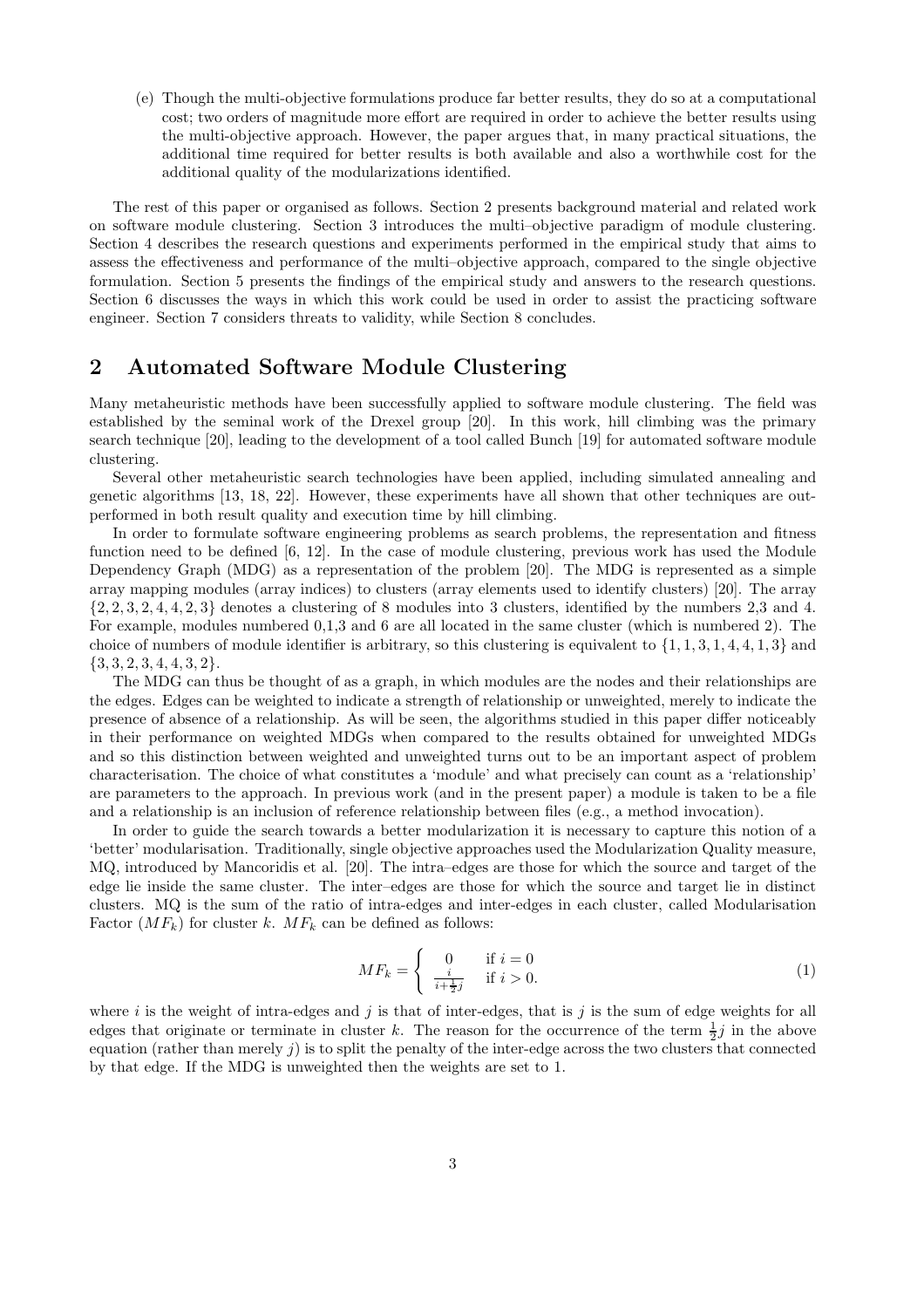The MQ can be calculated in terms of MF as

$$
MQ = \sum_{k=1}^{n} MF_k
$$
\n(2)

where  $n$  is the number of clusters.

The goal of MQ is to limit excessive coupling, but not to eliminate coupling altogether. That is, if we simply regard coupling as bad, then a 'perfect' solution would have a single module cluster containing all modules. Such a solution would have zero coupling. However, this is not an idea solution because the module would not have the best possible cohesion. The MQ measure attempts to find a balance between coupling and cohesion by combining them into a single measurement. The values produced by MQ may be arbitrarily large, because the value is a sum over the number of clusters present in a solution and so the MQ function is not a metric. The aim is to reward increased cohesion with a higher MQ score and to punish increased coupling with a lower MQ score.

In order to handle weighted and unweighted graphs using the same approach, an unweighted graph is essentially treated as a weighted graph in which all edges have an identical weight.

### 3 Software Module Clustering as a Multi-objective Problem

Existing approaches to the twin objectives of high cohesion and low coupling have combined these two objectives into a single objective function, with all of the drawbacks to which the introduction of this paper referred. Pareto optimality is an alternative approach to handling multiple objectives, that retains the character of the problem as a multi–objective problem. Using Pareto optimality, it is not possible to measure 'how much' better one solution is than another, merely to determine whether one solution is better than another. In this way, Pareto optimality combines a set of measurements into a single ordinal scale metric.

The fitness  $F(\overline{x})$  of a candidate solution vector,  $\overline{x}$ , is defined in terms of the fitness ascribed to  $\overline{x}$  by each of the constituent fitness functions,  $f_i$  but this does not yield a single number for an 'aggregated fitness'. Rather, a relationship is defined on candidate solution vectors, that defines when one solution is superior to another. Under the Pareto interpretation of combined fitness 'no overall fitness improvement occurs no matter how much almost all of the fitness functions improve, should they do so at the slightest expense of any one of their number' [12]. More formally, the relation is defined as follows:

$$
F(\overline{x_1}) > F(\overline{x_2})
$$
  
\n
$$
\Leftrightarrow
$$
  
\n
$$
\forall i. f_i(\overline{x_1}) \ge f_i(\overline{x_2}) \land \exists i. f_i(\overline{x_1}) > f_i(\overline{x_2})
$$

That is, solution  $\overline{x_1}$  is better than another  $\overline{x_2}$  if it is better according to at least one of the individual fitness functions and no worse according to all of the others. Such a solution  $\overline{x_1}$  is said to 'dominate'  $\overline{x_2}$ . If no element of a set  $\overline{X}$  dominates some solution  $\overline{x}$ , then  $\overline{x}$  is said to be non-dominated by  $\overline{X}$ .

A Pareto optimal search yields a set of solutions that are mutually non–dominating and which form an approximation to the Pareto front. The Pareto front is the set of elements that are not dominated by any possible element of the solution space. The Pareto front thus denotes the best results achievable; it is the equivalent to the set of globally optimal points in a single objective search. As with the single objective formulation, it is not possible to guarantee to locate this globally optimal solution set, merely to attempt to approximate it as closely as possible.

Each set of objectives leads to a different multi–objective formulation of the problem. In this paper, two sets of objectives will be considered: The Maximizing Cluster Approach and the Equal-size Cluster Approach. These are explained below.

#### 3.1 The Maximizing Cluster Approach

The Maximizing Cluster Approach (MCA) uses the following set of objectives:

- the sum of intra-edges of all clusters (maximizing),
- the sum of inter-edges of all clusters (minimizing),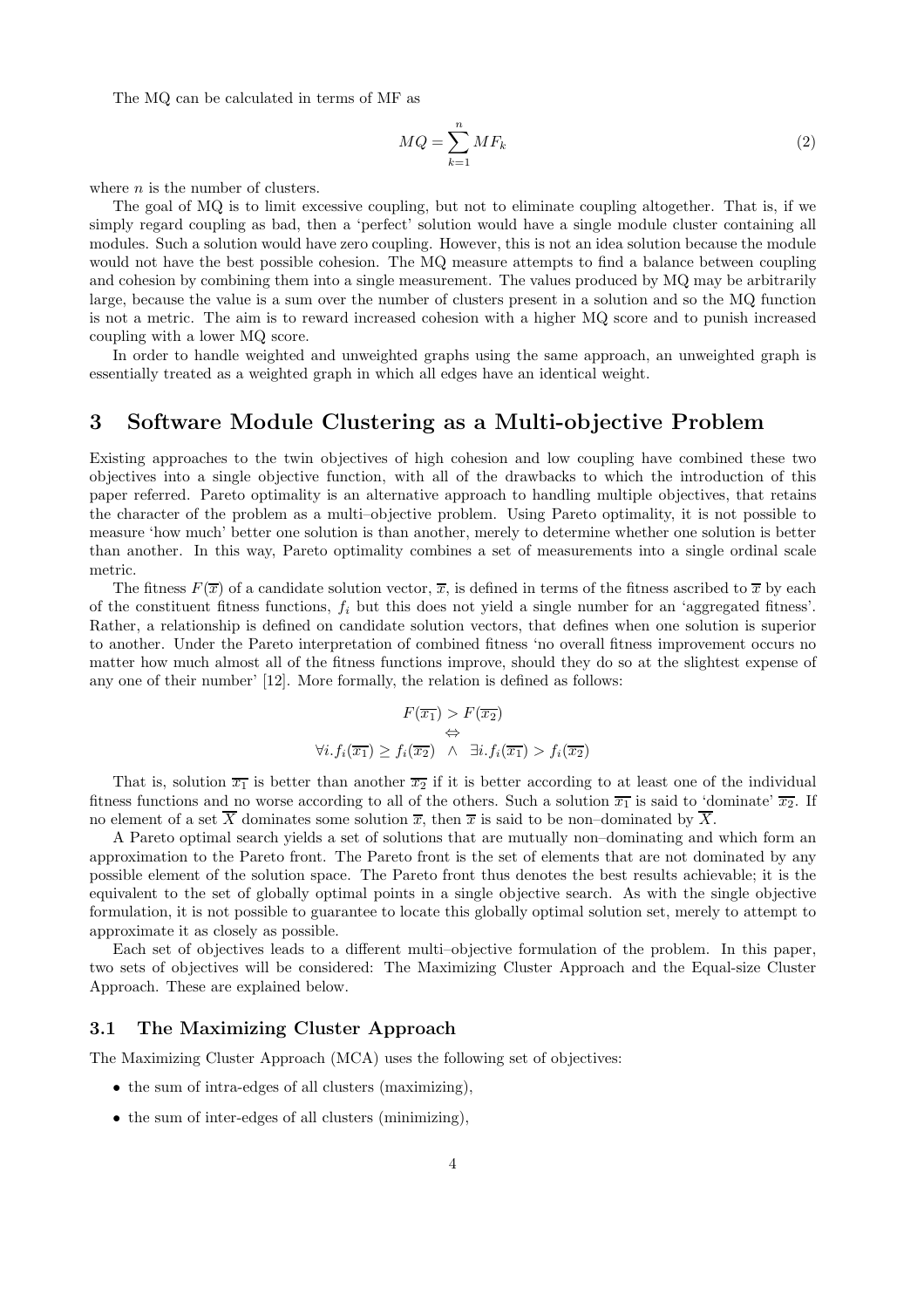- the number of clusters (maximizing),
- MQ (maximizing),
- the number of isolated clusters (minimizing).

The inter-edges, the intra-edges, and the MQ are used to measure the quality of the system partitioned. An isolated cluster is a cluster that contains only one module. Experience and intuition dictate that isolated single module clusters are uncommon on good modular decompositions and so they are deprecated in the MCA approach by including the number of isolated clusters and an objective to be minimized.

The aim of the MCA measure is to capture the attributes of a good clustering. That is, it will have maximum possible cohesion (maximizing intra-edges) and minimal possible coupling (minimizing inter-edges). However, it should not put all modules into a single cluster (maximizing the number of clusters) and not produce a series of isolated clusters (so the number of isolated clusters is minimized).

Since MQ is a well-studied objective function, this is also included as an objective for MCA. This is one of the attractive aspects of a multi–objective approach; one can always include other candidate single objectives as one of the multiple objectives to be optimized. The MQ value will tend to increase if there are more clusters in the system, so it also makes sense to include the number of clusters in the modularization as an objective. Notice that this objective is in partial conflict with the objective of minimizing the number of isolated clusters. Furthermore, the relationship between cohesion and coupling is potentially in conflict, making this a non-trivial multi-objective problem.

To illustrate the MCA approach, consider the MDG in Figure 1. The objective values for MCA are as follows:

- intra-edges of all clusters (cohesion): 6,
- inter-edges of all clusters (coupling): -6,
- the number of clusters: 3,
- MQ: 1.928571,
- the number of isolated clusters: 0.

The sum of inter-edge of all clusters is multiplied by −2 because each edge is counted twice. The number of isolated clusters is multiplied by −1 (since it is to be minimized).

#### 3.2 The Equal-size Cluster Approach

The Equal-size Cluster Approach (ECA) does not attempt to optimize for the number of clusters in the modularization. However, this does not mean that solutions may not emerge that happen to have a large number of clusters. Rather, the number of clusters is left as a implicit consequence of the other optimisation objectives, allowing the search process the freedom to choose any number of clusters (large or small) that best suits the other explicit objectives.

However, the ECA does attempt to produce a modularisation that contains clusters of roughly equal size, thereby decomposing the software system into roughly equal size modules. This tends to mitigate against small isolated clusters and also tends to avoid the presence of one larger 'god class' like structure.

The objectives of the ECA are as follows:

- the sum of intra-edges of all clusters (maximizing),
- the sum of inter-edges of all clusters (minimizing),
- the number of clusters (maximizing),
- MQ (maximizing),
- the difference between the maximum and minimum number of modules in a cluster (minimizing).

To illustrate the ECA approach, consider again the example MDG in Figure 1. The set of objectives for ECA are assigned as follows: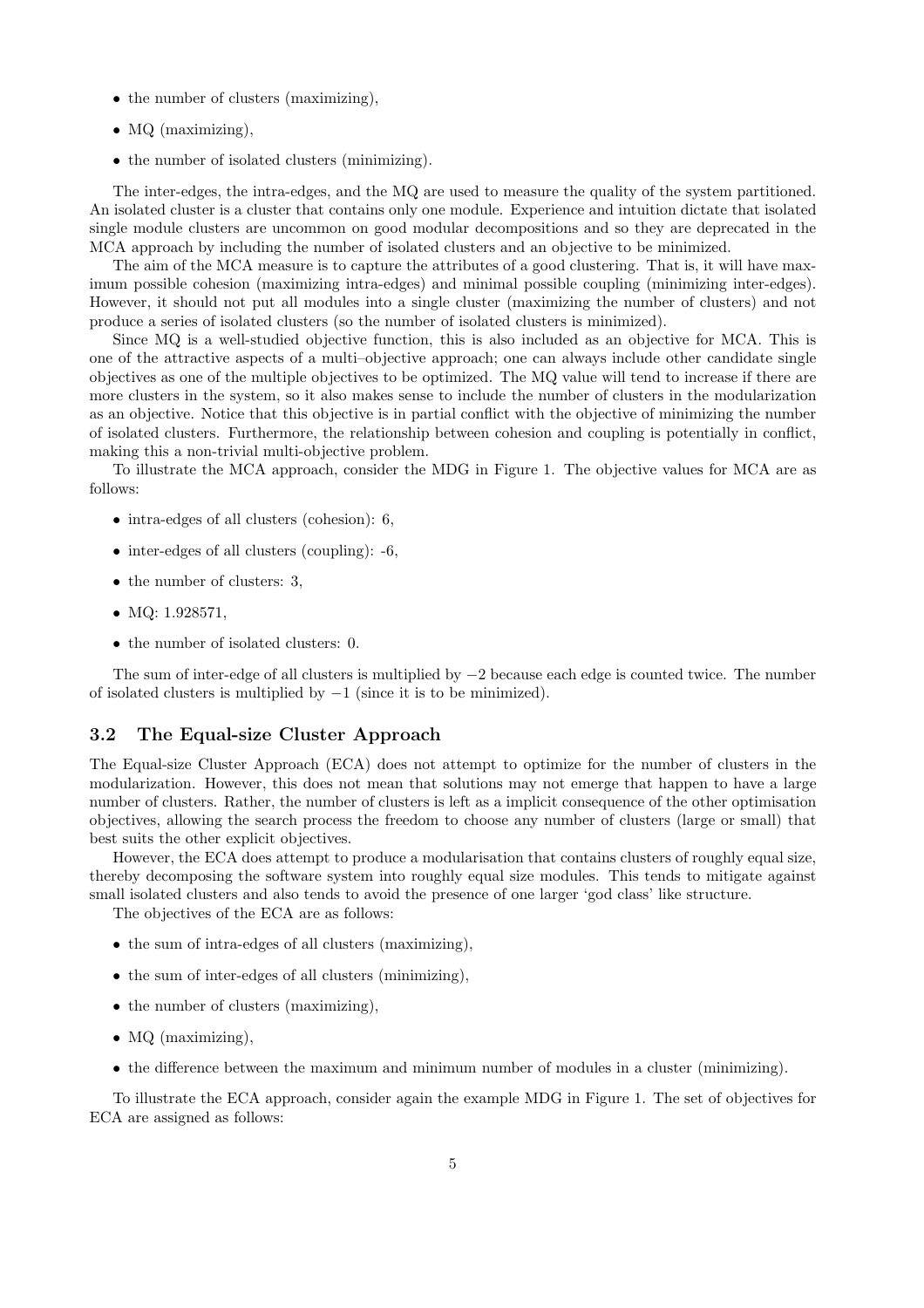

Figure 1: The Module Dependency Graph (MDG) after Clustering by the Two-Archive Algorithm

- intra-edges of all clusters (cohesion): 6,
- inter-edges of all clusters (coupling): -6,
- the number of clusters: 3,
- MQ: 1.928571,
- the difference between the maximum and minimum number of modules in a cluster: 1.

In this paper, these two formulations of the multi–objective clustering problem will be implemented in terms of the two-archive multi-objective evolutionary algorithm of Praditwong and Yao [26]. This algorithm has been applied to other multi–objective problems, but this paper is the first to report on its application to the module clustering problem.

### 4 Experimental Setup

This section describes the experiments conducted to compare the multi-objective and single objective software module clustering problems.

### 4.1 Research Questions

1. MQ Value as Assessment Criterion: How well does the two-archive multi–objective search perform when compared against the Bunch approach using the MQ value as the assessment criterion?

This question compares the two-archive approach to Bunch, using Bunch's own fitness value. It would be expected that Bunch, optimizing for the single objective of MQ, should be able to outperform the two-archive approach, which is optimizing for a balance between this and several other objectives.

2. Cohesion and Coupling: How well does the two-archive algorithm and the Bunch perform at optimising each of the two primary software engineering objectives of low coupling and high cohesion?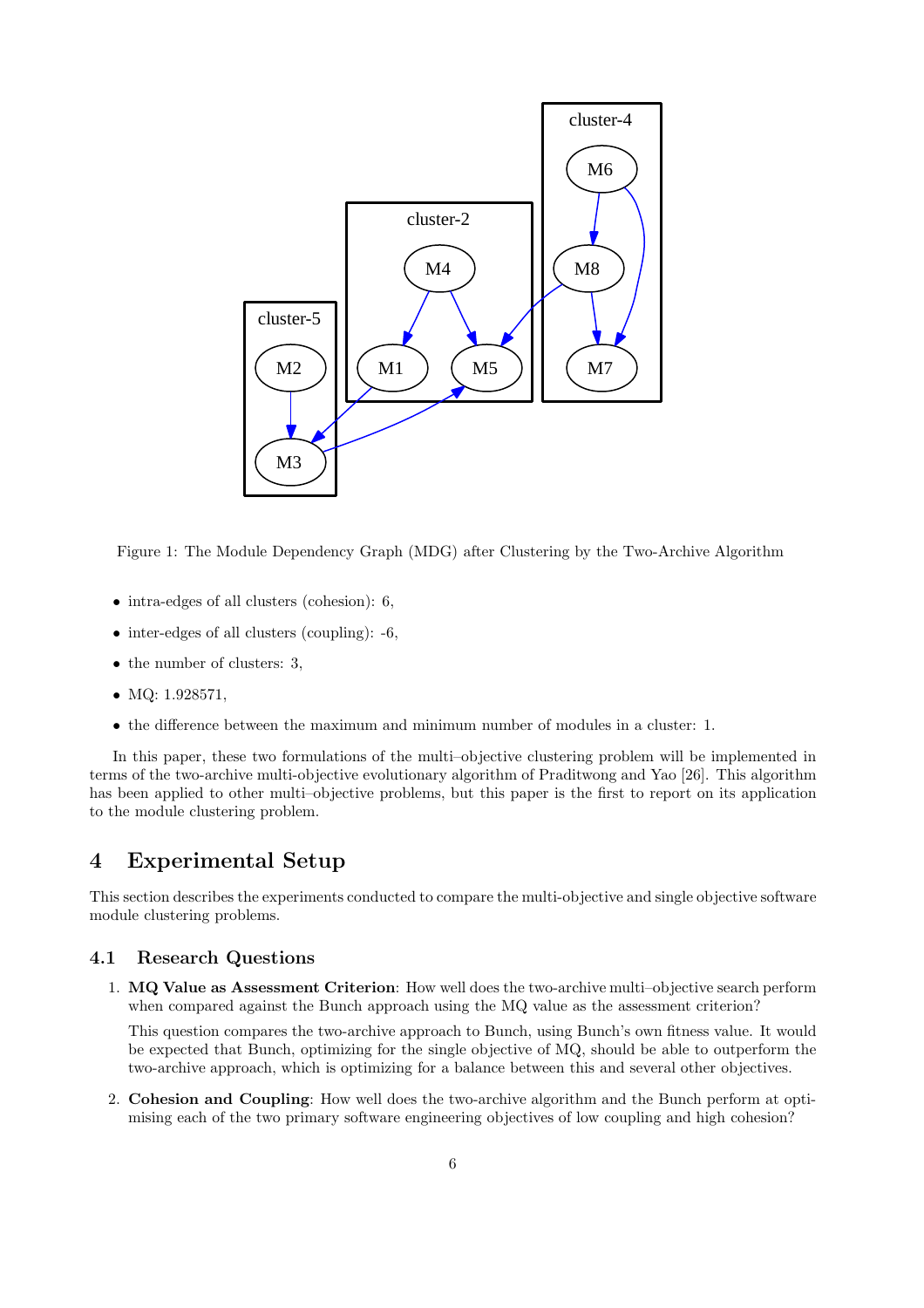This research question focuses on the primary software engineering objectives of cohesion and coupling. Notwithstanding other interesting assessments, these two criteria are those for which automated software modularization was conceived, so they form a natural topic for investigation in this paper.

3. Pareto Optimality as Assessment Criterion: How good is the Pareto front achieved by the two approaches?

This question compares Bunch to the two-archive approach according to the goals of the two-archive approach. It would be expected that the two-archive approach would prevail in such a comparison, since it is designed to solve multi-objective problems.

4. Location of Solutions on the Approximated Pareto Front: What do the distributions of the sets of solutions produced by each algorithm look like?

This question is concerned with the qualitative evaluation of the solutions produced. As a qualitative question, it is naturally a little more subjective than the other questions. However, it does decompose into two related sub–questions, for which a quantitative analysis is possible:

- (a) How diverse are the solutions produced?
- (b) What is the relationship between the areas of the solution space covered by each approach?
- 5. Effort: What is the computational expense of executing each of the two approaches in terms of the number of fitness evaluations required.

As well as comparing each algorithm for the number of evaluations required, we shall also give each the same budget of fitness evaluations (i.e. the same effort) and see whether one out–performs the other for quality of results, as measured by the MQ values obtained and the intra– and extra-edges present in the solutions obtained. Finally, we shall also consider the relationship between the size of the problem and the effort (measured by the number of fitness evaluations required).

### 4.2 Test Problems

The experiment studies the application of the algorithms to 17 different MDGs. The numbers of modules vary from 20 to over 100. The MDG in this experiment has two types. The first type is unweighted edges and the second type is weighted edges as shown in Table 2. In unweighted graphs, an edge denotes a unidirectional method or a variable passed between two modules. The weighted edge is assigned by considering the number of the number of unidirectional method or variables passed between two modules; the greater the weight, the more dependency between two modules [18].

#### 4.3 Genetic Algorithms

Genetic algorithms use concepts of population and of recombination inspired by Darwinian Evolution [16]. A generic genetic algorithm [6] is presented in Figure 2.

An iterative process is executed, initialised by a randomly chosen population. The iterations are called generations and the members of the population are called chromosomes, because of their analogs in natural evolution. The process terminates when a population satisfies some pre-determined condition (or a certain number of generations have been exceeded).

At each iteration (that is each generation), some members of the population are recombined, crossing over elements of their chromosomes. A fraction of the offspring of this union are mutated and, from the offspring and the original population a selection process is used to determine the new population. Crucially, recombination and selection are guided by the fitness function; fitter chromosomes having a greater chance to be selected and recombined.

There are many variations on this overall process, but the crucial ingredients are the way in which the fitness guides the search, the recombinatory and the population based nature of the process. In the application of any genetic algorithm to any problem their is a need for a tuning phase to determine the best choice of parameter values governing the likelihood of mutation, crossover and the determintion of the size of the population.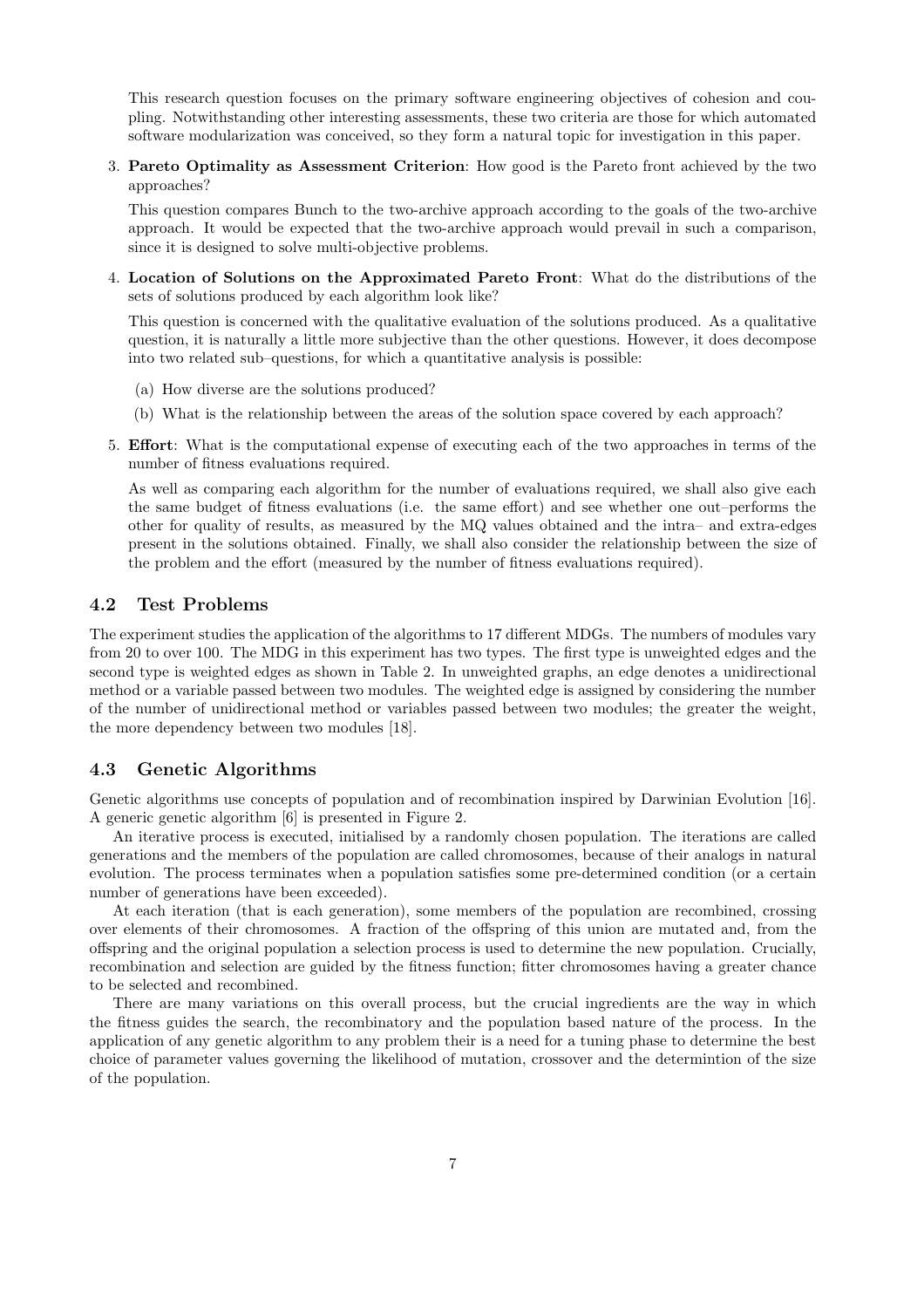Set generation number,  $m=0$ Choose the initial population of candidate solutions,  $P(0)$ Evaluate the fitness for each individual of  $P(0)$ ,  $F(P<sub>i</sub>(0))$ loop Recombine:  $P(m) := R(P(m))$ Mutate :  $P(m) := M(P(m))$ Evaluate:  $F(P(m))$ Select:  $P(m+1) := S(P(m))$  $m := m + 1$ exit when goal or stopping condition is satisfied end loop;

Figure 2: A Generic Genetic Algorithm.

#### 4.4 Algorithmic Parameters

The genetic encoding used here, employs the same system as that introduced by Doval et al. for the Bunch system [10]. The crossover operator uses single-point crossover and the mutation operator uses single-point mutation [10].

Algorithmic parameters are dependent on the number of modules  $(N)$ . The probability of crossover is 0.8 if the population size is less than 100. Otherwise, the probability is 1.0. The probability of mutation is  $0.004\log_2(N)$ . The population size is 10N and the maximum number of generations is 200N. The total size of archives is equal to the size of the population.

The hill-climbing algorithm used in the experiments reported upon here is the Bunch API [19]. The algorithm uses the hill-climbing method from the Bunch library with one individual. A first neighbour which produces a better result is accepted (this is the 'first ascent' hill climbing approach). The output files (in dot format) were generated for the detailed level; this output is the lowest level of the Bunch cluster tree and the one that tends to produce the highest value of MQ.

Higher levels than the detailed level are essentially clusters of clusters, which produce a lower value of MQ. While these meta–clusters may be very useful to engineer, they are not an appropriate choice for an unbiased empirical comparison with the multi–objective approach, because the multi–objective approach always produces results at the detailed level.

The other parameters are set to their default settings. The information reported, such as the number of intra-edges, the number of inter-edges, MQ, was calculated from the dot format file.

#### 4.5 Collecting Results from Experiment

Each execution of each algorithm on each MDG was independently repeated 30 times. There are two different ways to calculate the average of the MQ. The hill-climbing algorithm gives only one solution in each run. The average of MQ can calculated indirectly from the solutions. However, the two-archive algorithm produces the set of solutions. The solution with the highest MQ is chosen to be the best solution in each run. Thus, the average of the MQ of obtained solutions from the two-Archive algorithm is estimated using the representatives from 30 runs. This is method to collect the MQ values from experiment.

Both algorithms, the hill-climbing algorithm and the two-archive algorithm, give clustered systems when they finish searching. The hill-climbing algorithm has only one system per run, while the two-Archive algorithm selects the system which corresponds the highest MQ value. The numbers of intra-edges and inter-edges are calculated by analysis the clustered systems, yielded by the algorithms.

### 5 Results and Analysis

This section presents the results of the empirical study. Each subsection addresses one of the five research questions outlined in Section 4. The results concern three algorithms, the Bunch hill-climbing algorithm, and the two multi-objective formulations of the clustering problem, ECA and MCA, described earlier in Section 3. Table 1 presents details of the subject MDGs studied. These systems are not necessarily 'degraded' systems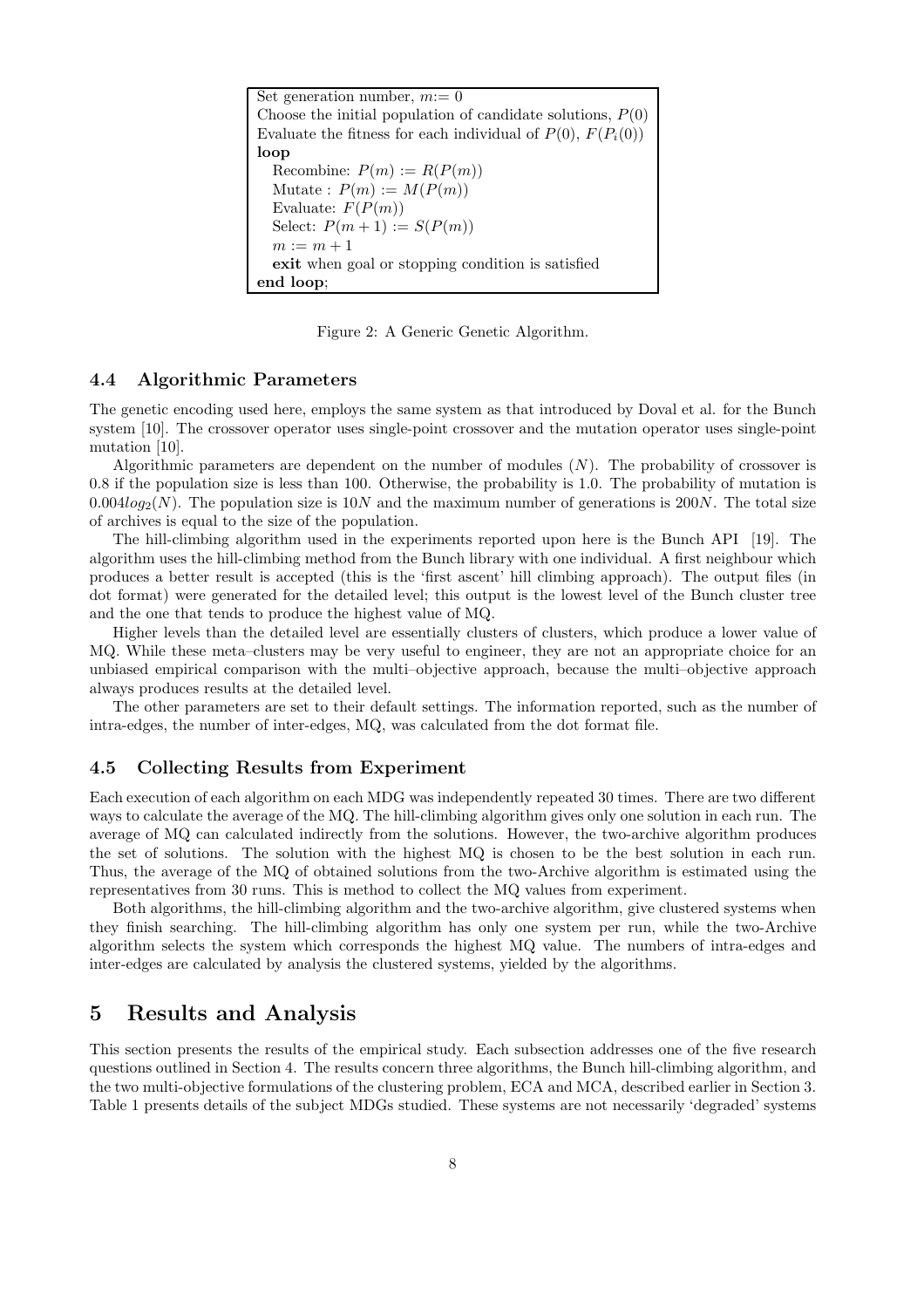in terms of their modular structure, but they have been studied widely by other researchers to evaluate their algorithms for module clustering and so they denote reasonable choices for comparison.

#### 5.1 The MQ Value as Assessment Criterion

This section presents the result of the experiments that compare the MQ values obtained for the three approaches. That is, the results assess how well the two multi–objective approaches perform when compared with Bunch, using Bunch's sole criterion: MQ.

Tables 2 and 3 present the results comparing MCA and ECA respectively with the hill climbing approach, while Table 4 shows the comparison of results between the two multi objective approaches (MCA and ECA). Emboldened figures denote comparisons where there is a significant difference (at the 95% confidence level) in the means of  $MQ$  values found between the approaches (compared using a two tailed t-test).

In table 2, the results from two algorithms were comparable. There is good evidence to suggest that for the unweighted problems, the hill-climbing algorithm outperformed the MCA approach. That is, the hillclimbing algorithm gives higher values for MQ in 6 from 7 problems, including 4 problems in which the results are statistically significant. However, for weighted MDG problems, the results provide evidence to suggest that the MCA approach outperforms the hill climbing approach. That is, MCA beats the hill-climbing algorithms in 7 from 10 problems, including 6 in which the results are statistically significant.

This finding was something of a surprise. One would expect the hill climbing approach to perform well at optimizing for the single objective MQ, since this is its sole objective. However, there is evidence to suggest that the multi-objective MCA approach outperforms hill climbing for weighted MDGs (though not unweighted MDGs).

Turning to the results for the ECA multi-objective approach the surprise was even greater. There is no evidence to suggest that the ECA approach is outperformed by the hill climbing approach for unweighted graphs. However, there is very strong evidence to suggest that the ECA approach outperforms the hill climber for weighted MDGs. That is, in no unweighted case did either approach outperform the other with statistical significance. However, for weighted graphs, the ECA approach outperforms the hill climber in all problems studied with statistically significant differences in the means in all cases.

This set of comparisons of the two multi-objective approaches with the single objective hill climber, provide evidence to suggest that both multi-objective algorithms can outperform the single objective hill climber when compared using the hill climber's own sole objective. The results also indicate that, of the two multi-objective approaches, ECA is to be preferred over MCA. This is borne out by the comparison of the ECA and MCA approaches (presented in Figure 4). In all cases the ECA approach outperforms the MCA approach and, in all but the smallest two, the results are statistically significant.

To answer Research Question 1, the results of the study provide evidence to support the claim that the Bunch hill climbing approach produces superior MQ values for unweighted graphs than the MCA approach. However, for weighted graphs, there is strong evidence (from the results in Tables 2 and 3) to suggest that the multi-objective research (and in particular the ECA version of the multi-objective search) can produce significantly better results for MQ values of weighted MDGs compared to the Bunch Hill Climbing approach. There is also very strong evidence to suggest that the ECA approach is superior to the MCA approach in terms of MQ values obtained.

One of the primary reasons for such good results is that the multi-objective algorithm always searches for a non-dominated set, rather than any single solution. The diversity among the solutions in the set is explicitly encouraged by the algorithm. As a result, the multi-objective algorithm is more likely to explore widely in the search landscape. The more complex the search landscape, the more likely the multi-objective algorithm performs better. This also explains why our algorithm outperformed the single-objective method more on weighted graphs.

It is interesting to speculate as to why the ECA approach should appear to outperform the MCA approach. Clearly more experiments and further study would be required to provide a conclusive answer to this subsidiary question. However, since the difference rests upon the way in which ECA seeks to normalize cluster size, favouring solutions that minimize the difference between cluster sizes, it must be assumed that in software systems this is a helpful guide to modularization. By contrast, seeking to punish a solution for containing isolated clusters (the MCA approach) is less helpful. In order to explore this further, experiments would be required that compared software MDGs to dependence from other (non software) sources. It may turn out that such studies could help to explain what it is that makes a dependence graph a *software* dependence graph rather than a graph in general.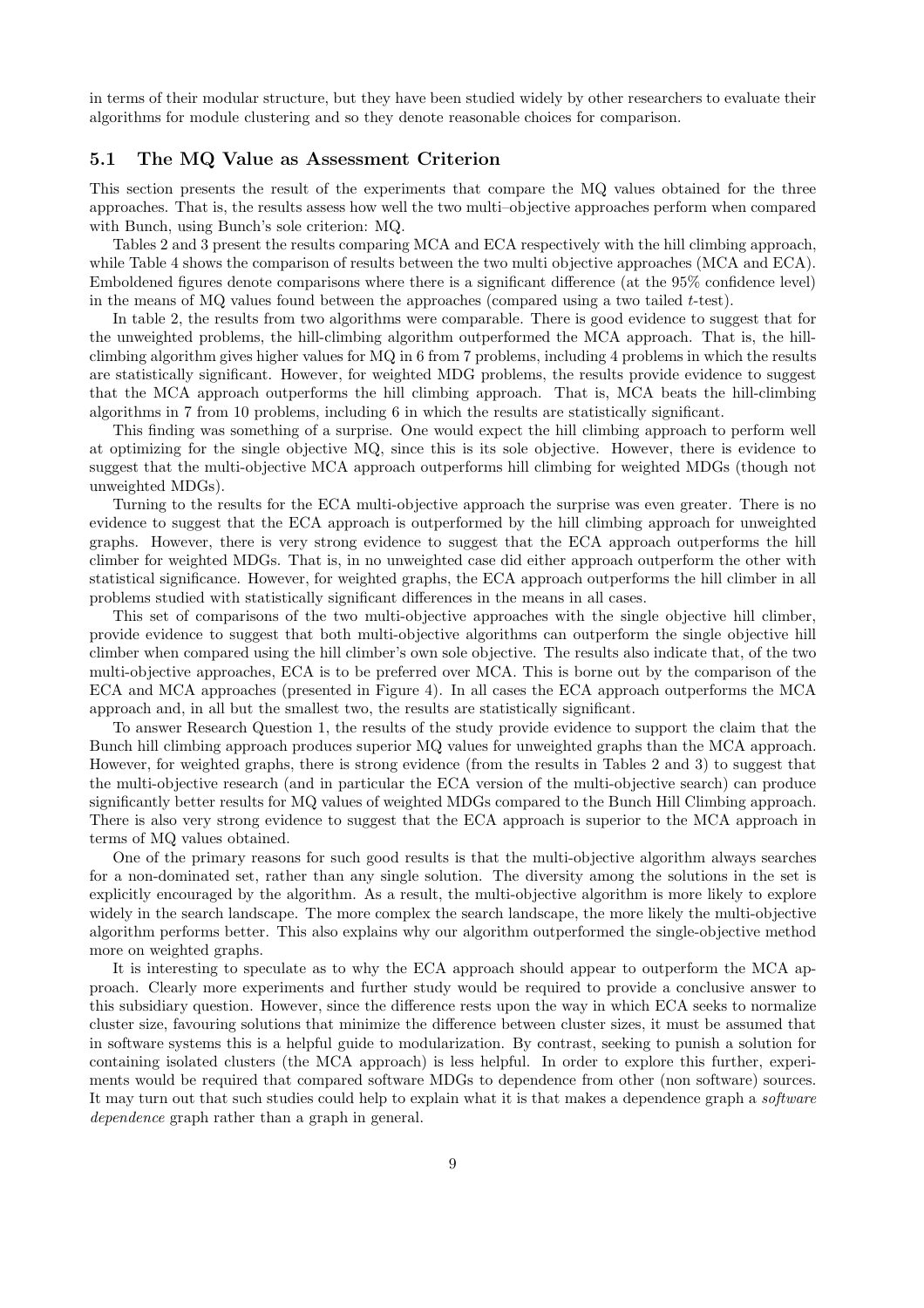#### 5.2 Cohesion and Coupling as Assessment Criteria

This section considers the answer to the second research question, which address the central role played by cohesion and coupling in all work on module clustering. That is, which approach can produce the highest cohesion and the lowest coupling? Cohesion is a measure of the number of intra edges in the modularization (those edges that lie inside a cluster), while coupling is measured by the number of inter edges in the modularization (the edges that connect two clusters). Both of these objectives are construed as maximization problems in the formulation, so the number of inter edges is represented by the negative of the inter edges; the goal is to maximize this value (i.e. to reduce coupling).

Tables 10 to 12 present the results comparing the performance of {MCA, Hill Climbing}, { ECA, Hill Climbing} and {MCA, ECA} respectively.

In Table 10, the Comparison of MCA and Hill climbing is somewhat inconclusive for unweighted graphs with each approach able to statistically significantly outperform the other in some cases. However, for weighted MDGs, the MCA approach outperforms the Hill climbing approach in all cases with statistical significance.

In Table 11, the results provide strong evidence to suggest that the ECA approach outperforms the hill climbing approach for both weighted and unweighted graphs. That is, in all but one of the problems studied the ECA approach outperforms the hill climbing approach with statistical significance.

Table 12, provides evidence to suggest that the ECA approach is preferable to the MCA approach; ECA statistically significantly outperforms MCA in all but one case. However, it is interesting to note that in the one case where MCA outperforms ECA it also does so with statistical significance. This indicates that there remains some residual merit in the MCA approach. This issue of complementarity of approaches is re-visited in Section 5.4.

To answer Research Question 2, there is strong evidence (from Tables 10 and 11) to support the claim that the multi-objective approach (both the MCA and ECA versions) outperform the Hill Climbing approach in producing solution clusterings with both higher cohesion and lower coupling for weighted graphs. Furthermore, there is also strong evidence (from Table 11) that the ECA multi-objective approach can outperform the Bunch Hill Climbing approach on both weighted and unweighted graphs when aiming to produce solutions that minimize coupling, while maximizing cohesion. This provides strong empirical evidence to support the claim that the multi-objective approach is worthy of further consideration as an optimally performing approach to module clustering.

#### 5.3 Pareto Optimality as Assessment Criterion

This section compares the multi-objective formulations with the single objective formulation in terms of how well each performs at producing good approximations to the Pareto front. Here, the multi-objective formulations can be expected to outperform the single objective formulation, since they are designed to produce good approximations to the Pareto front, whereas the single objective approach is not. Therefore, the more interesting part of this research question is which of the two multi objective formulations performs best.

Tables 13 to 15 display the dominance relationship for the results obtained from all three approaches. This dominance relationship is used to compare any two solutions in multi-objective space.

The three software engineering objectives considered are the intra-edge and the inter-edge measurement, and, for backward compatibility with work on single objective formulations, the MQ value obtained. These objectives can be thought of as collectively denoting the quality of the clustering produced.

In these tables, A denotes the hill-climbing algorithm, B denotes the MCA, and C denotes the ECA. The heading  $N_{XY}$  denotes the number of solutions generated by X that are dominated by solution in Y. In comparison, X is better than Y if  $N_{XY}$  is small and  $N_{YX}$  is large.

Table 13 shows that the number of solutions produced by hill-climbing outperforms MCA for unweighted problems (6 from 7 problems), while in weighted systems, the MCA outperforms the hill-climbing algorithm in all problems. This indicates that hill climbing is effective, perhaps surprisingly so, for unweighted MDGs.

Table 14, provides strong evidence that ECA outperforms hill climbing for both weighted and unweighted MDGs. That is, the values of  $N_{AC}$  are higher than  $N_{CA}$  in 16 from 17 of the solutions..

These two findings, taken together, indicate the ECA is better than hill climbing, while MCA is only better than hill climbing for weighted graphs, leading to suspicion that ECA outperforms MCA. This suspicion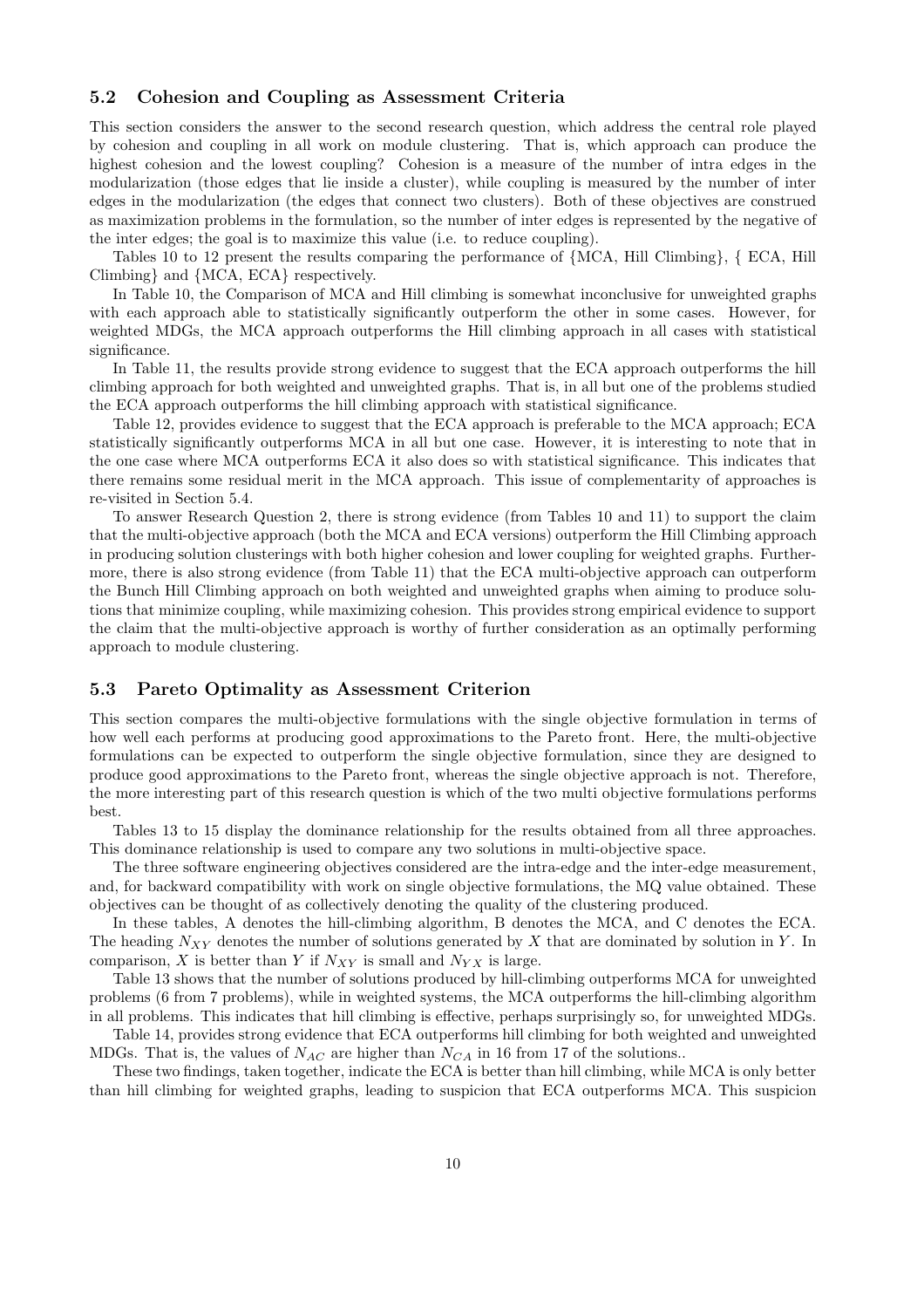is confirmed by the results from Table 15, which compares ECA and MCA. This table shows that ECA comfortably outperforms MCA in all of the problems studied.

To answer Research Question 3, as expected the single objective formulation implemented by Bunch is not well suited to finding non-dominated solutions for a set of objectives. The results are particularly compelling for the ECA multi-objective approach, which comfortably outperforms the other approaches.

#### 5.4 Location of Solutions

This section considers the location of solutions produced by the two approaches. In order to examine the location of solutions, it is convenient to compare two of the primary software engineering objectives. For this reason, cohesion (intra edges) and the MQ value are chosen to see the trade off between these two objectives. The previous sets of experiments have indicated a strong degree of difference between the results of weighted and unweighted MDGs. Therefore, in considering location of solutions, the results are categorized into those for weighted MDGs and those for unweighted MDGs. Figure 4 shows the locations of solutions in this two objective space for unweighted MDGs, while Figure 5 show the location for unweighted MDGs.

In all figures, the two objectives are to be maximized, so the optimal solutions are located in the uppermost and rightmost areas of the two objective space, while the least optimal are located in the lower-most and leftmost areas of the space. The results in Figure 4 confirm the earlier findings that ECA is to be preferred over MCA for unweighted MDGs and also that hill climbing (labelled HC) is a strong performer on unweighted graphs. The results in Figure 5 are perhaps a little more interesting. They reveal that each of the three algorithms concentrates in a different region of the two objective search space. Visually, it is apparent that the hill climbing approach tends to concentrate on the less optimal areas of the space, while the both ECA and MCA are focused on more productive locations. However, of ECA and MCA it is not always possible to say that ECA is the better of the two. This suggests that for optimal results both ECA and MCA should be used. Although the previous studies indicate that ECA will tend to outperform MCA, the visualisation of result locations in two dimensional objective space, indicate that the two approaches concentrate on different areas of the solution space and that MCA is occasionally able to produce results that outperform ECA for one of the two objectives.

To answer Research Question 4, the resulting locations indicate that the three approaches produce solutions in different parts of the solution space. This indicates that no one solution should be preferred over the others for a complete explanation of the module clustering problem. While the results for the ECA multiobjective approach indicate that it performs very well in terms of MQ value, non-dominated solutions and cohesion and coupling, this does not mean that the other two approaches are not worthy of consideration, because the results suggest that they search different areas of the solution space.

It is interesting to note how the different approaches produce solutions in different regions of the solution space according to the fitness function values obtained. This suggests that each technique also finds different re-modularizations of the software, though more work is required to examine this is more detail.

#### 5.5 Computational Effort

This section compares the effort required to solve the clustering problem using the traditional hill climbing approach and the new multi-objective approaches introduced in this paper. The results indicate that there is a trade-off between effort and quality of results. That is, the number of evaluations required to achieve the better results of the multi–objective approach is two orders of magnitude greater than that required for the hill climber. However, even if we allow the Hill Climber the same number of fitness evaluations as the multi-objective approaches, the results for the multi-objective approach are still typically better than those obtained by the Hill Climber. Finally, we explore the relationship between the size of the problem and the number of fitness evaluations required by the multi-objective approach. This study indicates that there is no obvious relationship between size of problem and effort.

#### 5.5.1 Number of Evaluations

An important factor for search algorithms is a number of evaluations. The number of evaluations indicates the computational cost of an algorithm. The numbers of evaluations of all algorithms are shown in Table 5. The two approaches (MCA and ECA) that use the two-archive algorithm use the same number of fixed evaluations. The hill-climbing algorithm will terminate when it can no longer find a neighbour that produces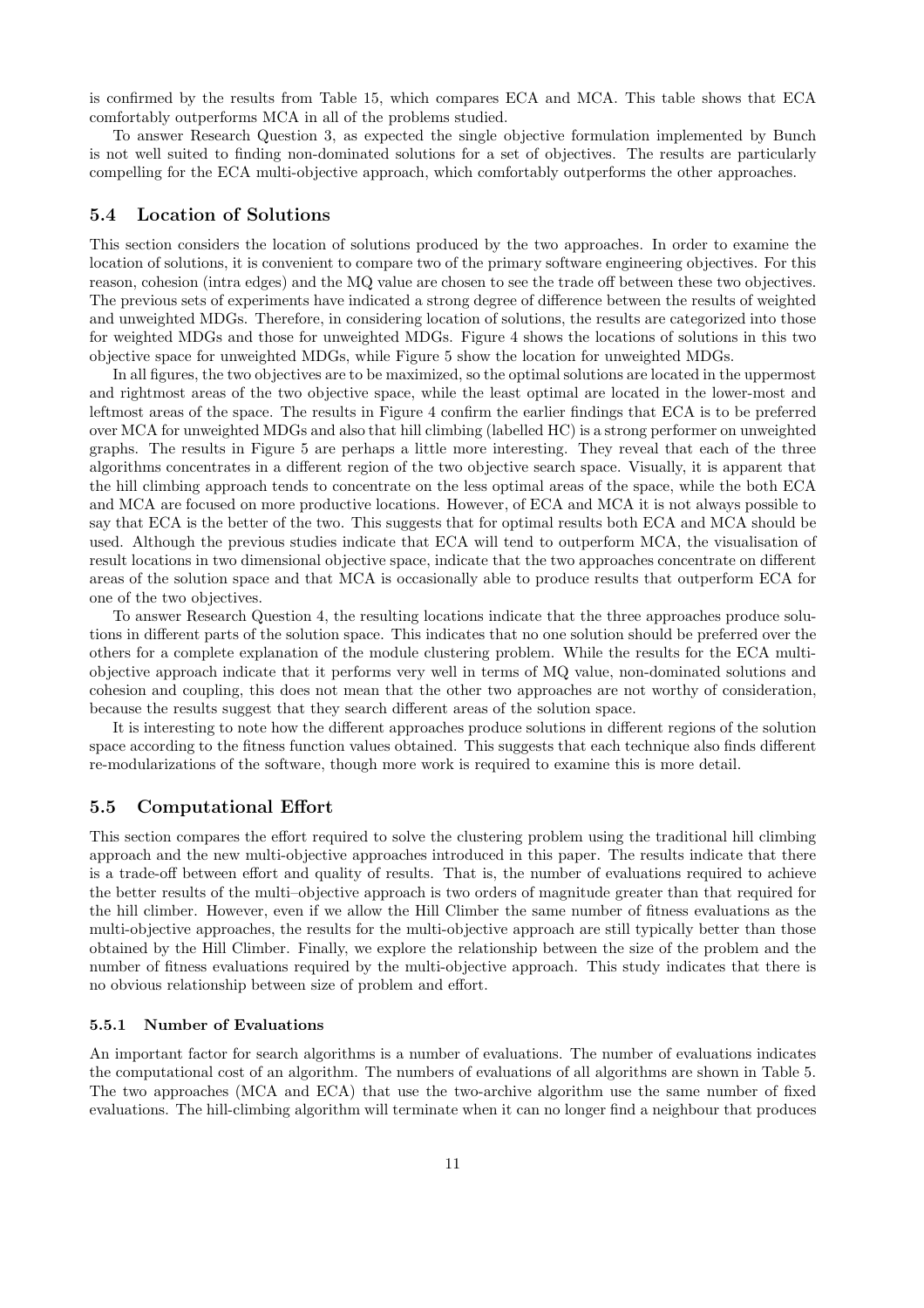|            | Name    | Modules | Links |
|------------|---------|---------|-------|
| Unweighted | mtunis  | 20      | 57    |
|            | ispell  | 24      | 103   |
|            | rcs     | 29      | 163   |
|            | bison   | 37      | 179   |
|            | grappa  | 86      | 295   |
|            | bunch   | 116     | 365   |
|            | incl    | 174     | 360   |
| Weighted   | icecast | 60      | 650   |
|            | gnupg   | 88      | 601   |
|            | inn     | 90      | 624   |
|            | bitchx  | 97      | 1653  |
|            | xntp    | 111     | 729   |
|            | exim    | 118     | 1225  |
|            | mod_ssl | 135     | 1095  |
|            | ncurses | 138     | 682   |
|            | lynx    | 148     | 1745  |
|            | nmh     | 198     | 3262  |

Table 1: The systems studied.

the better MQ. Thus, the numbers of evaluations for the hill-climbing algorithm are not fixed. The number of evaluations in this table are averaged values from 30 independent runs.

To answer Research Question 5, the results clearly demonstrate the additional cost incurred by a multiobjective search using a genetic algorithms. The Bunch hill climbing approach is at least two orders of magnitude more time efficient, when compared to the two-archive Pareto genetic algorithm. This confirms the widely observed principle that hill climbing is a fast and simple search technique, when compared to the genetic algorithm approach. This is particularly true in cases where multiple objectives have to be satisfied using Pareto optimality, because of the additional overheads that accrue from the maintenance of a non-dominating set that approximates the Pareto front.

Whether the additional cost is justified by the superior results, will depend upon the application domain. In many cases, re-modularisation is an activity that is performed occasionally and for which the software engineer may be prepared to wait a few minutes (even hours) for results if this additional waiting time produces significantly better results. Specifically, it is likely that the software engineer will be prepared to wait for results in several situations. For example, where a system has become difficult to maintain through degradation of structure, the engineer may be prepared to wait even for several days in order to obtain an assessment of the optimally improved structure.

Module clustering represents the top level structure of the system. As such, it is unlikely that the entire structure of a system will undergo a major overhaul on a regular basis. When such an overhaul is required, it is likely to be a significant event and so it will be important to obtain the best possible results. For these best possible results, it is quite likely that the engineer will be prepared to wait. However, in other more speculative situations, where the engineer asks a 'what if?' question, then it may be more attractive to obtain results that are merely fast and 'good enough'. In these cases the single objective approach may remain an attractive alternative.

#### 5.5.2 Head To Head Comparison

In this experiment we give the Hill Climber the same number of evaluations as the multi–objective approach to determine whether it can produce equally good or better solutions when allowed the same budget of fitness evaluations (i.e. the same effort). The Hill Climber is simply re-started each time it reaches the summit of a hill at a random point and allowed to continue with random restarts until it exhausts the budget of fitness evaluations. This is known as 'Random Re-start Hill Climbing'.

Table 5 shows the number of evaluations used by the ECA two-archive approach. We have given the Hill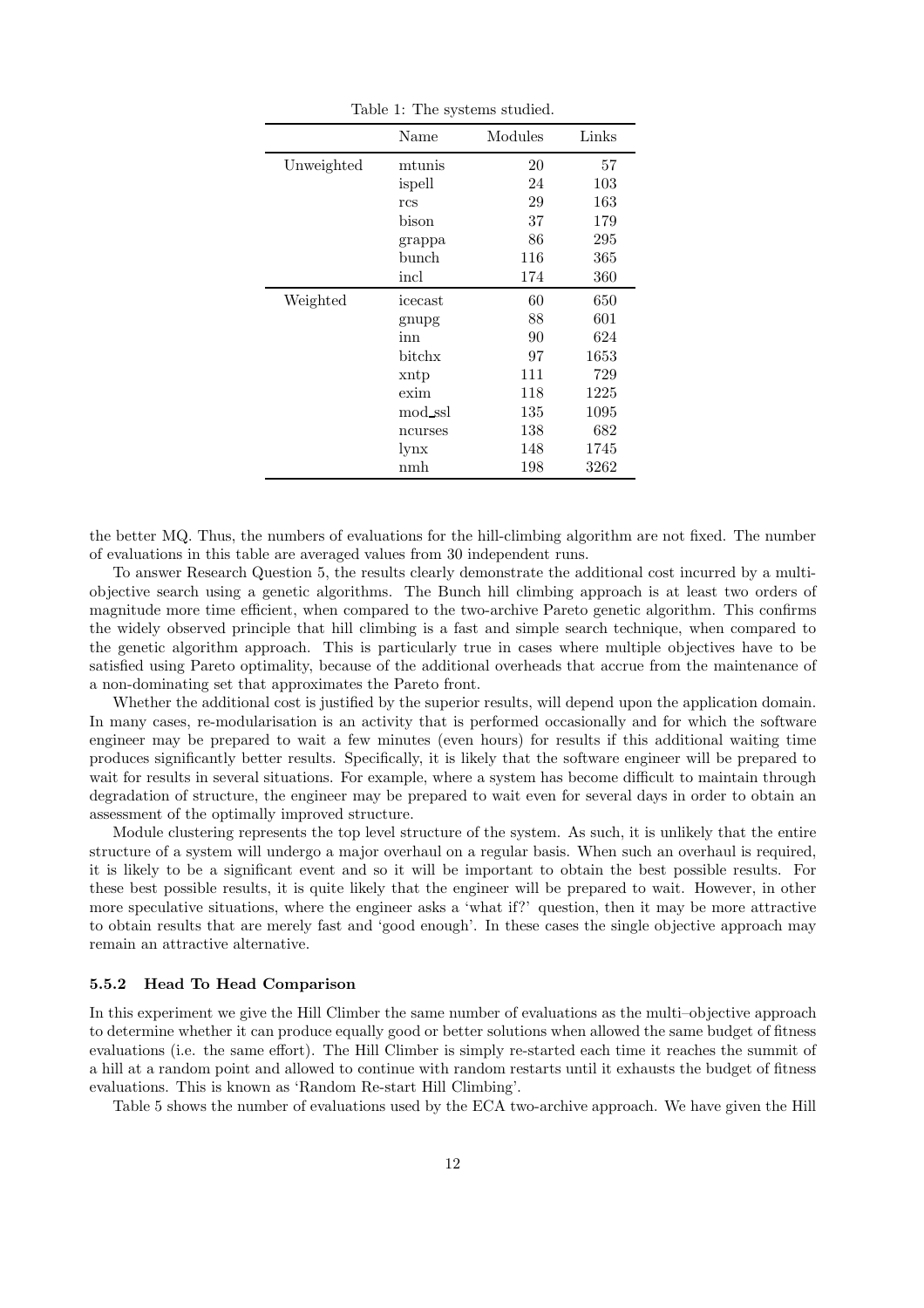|            | Name    | <b>MCA</b> |            | Hill-Climbing |            | t-test    |
|------------|---------|------------|------------|---------------|------------|-----------|
|            |         | Mean       | <b>STD</b> | Mean          | <b>STD</b> |           |
| Unweighted | mtunis  | 2.294      | 0.013      | 2.249         | 0.060      | 0.914     |
|            | ispell  | 2.269      | 0.043      | 2.337         | 0.022      | $-1.461$  |
|            | rcs     | 2.145      | 0.034      | 2.218         | 0.020      | $-1.726$  |
|            | bison   | 2.416      | 0.038      | 2.639         | 0.041      | $-4.331$  |
|            | grappa  | 11.586     | 0.106      | 12.676        | 0.017      | $-16.977$ |
|            | bunch   | 12.145     | 0.225      | 13.536        | 0.054      | $-14.420$ |
|            | incl    | 11.811     | 0.351      | 13.568        | 0.035      | $-15.480$ |
| Weighted   | icecast | 2.401      | 0.057      | 1.779         | 0.145      | 7.574     |
|            | gnupg   | 6.259      | 0.072      | 4.869         | 0.168      | 15.549    |
|            | inn     | 7.421      | 0.077      | 6.720         | 0.180      | 7.571     |
|            | bitchx  | 3.572      | 0.055      | 2.465         | 0.200      | 11.988    |
|            | xntp    | 6.482      | 0.110      | 6.655         | 0.151      | $-1.855$  |
|            | exim    | 5.316      | 0.132      | 5.199         | 0.166      | 1.174     |
|            | mod_ssl | 8.832      | 0.097      | 7.906         | 0.293      | 8.129     |
|            | ncurses | 10.211     | 0.145      | 9.836         | 0.181      | 3.602     |
|            | lynx    | 3.447      | 0.086      | 3.488         | 0.124      | $-0.494$  |
|            | nmh     | 6.671      | 0.177      | 7.012         | 0.254      | $-2.847$  |

Table 2: Comparison of solutions found by the MCA approach and Bunch's Hill Climbing Approach using a two tailed *t*-test with 58 degrees of freedom. Figures in bold are significant at the 95% level.

Table 3: Comparison of solutions found by the ECA approach and Bunch's Hill Climbing Approach using a two tailed *t*-test with 58 degrees of freedom. Figures in bold are significant at the  $95\%$  level.  $\overline{\phantom{a}}$ 

|            | Name    | <b>ECA</b> |            | Hill-Climbing |            | t-test   |
|------------|---------|------------|------------|---------------|------------|----------|
|            |         | Mean       | <b>STD</b> | Mean          | <b>STD</b> |          |
| Unweighted | mtunis  | 2.314      | 0.000      | 2.249         | 0.060      | 1.474    |
|            | ispell  | 2.339      | 0.022      | 2.337         | 0.022      | 0.042    |
|            | rcs     | 2.239      | 0.022      | 2.218         | 0.020      | 0.556    |
|            | bison   | 2.648      | 0.029      | 2.639         | 0.041      | 0.177    |
|            | grappa  | 12.578     | 0.053      | 12.676        | 0.017      | $-2.017$ |
|            | bunch   | 13.455     | 0.088      | 13.536        | 0.054      | $-1.171$ |
|            | incl    | 13.511     | 0.059      | 13.568        | 0.035      | $-1.018$ |
| Weighted   | icecast | 2.654      | 0.039      | 1.779         | 0.145      | 11.158   |
|            | gnupg   | 6.905      | 0.055      | 4.869         | 0.168      | 23.663   |
|            | inn     | 7.876      | 0.046      | 6.72          | 0.180      | 13.320   |
|            | bitchx  | 4.267      | 0.027      | 2.465         | 0.200      | 20.703   |
|            | xntp    | 8.168      | 0.076      | 6.655         | 0.151      | 17.400   |
|            | exim    | 6.361      | 0.084      | 5.199         | 0.166      | 12.734   |
|            | mod_ssl | 9.749      | 0.071      | 7.906         | 0.293      | 16.735   |
|            | ncurses | 11.297     | 0.133      | 9.836         | 0.181      | 14.287   |
|            | lynx    | 4.694      | 0.060      | 3.488         | 0.124      | 15.410   |
|            | nmh     | 8.592      | 0.148      | 7.012         | 0.254      | 13.647   |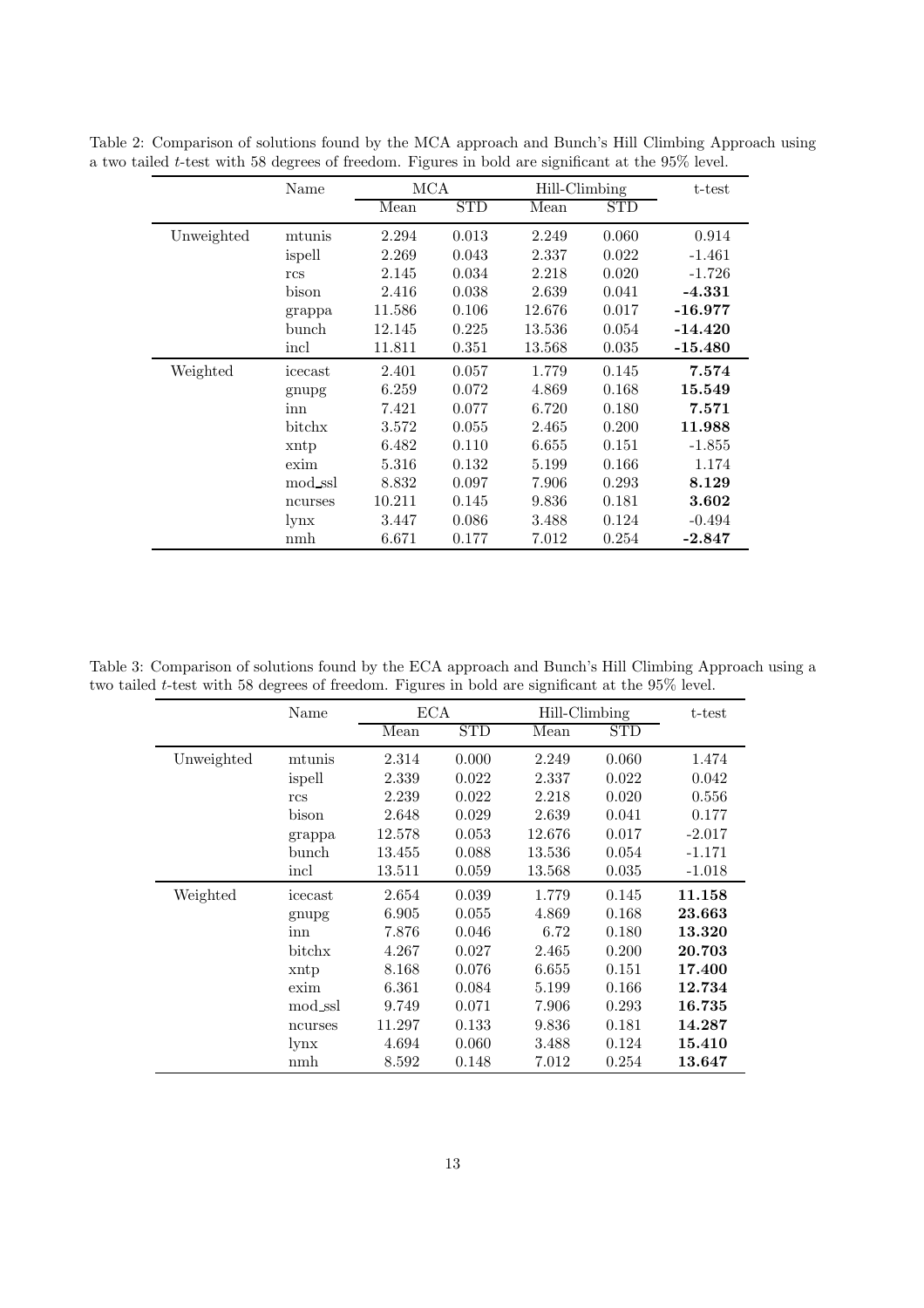Table 4: The Averaged MQ Values of the Best Solutions Found by the Two-Archive Algorithm with Maximizing Cluster Approach (MCA), and by the Two-Archive Algorithm with Equal-Size Cluster Approach (ECA) and the Value of a two-tailed t-test with 58 degrees of freedom.

|            | Name    | ECA    |            | MCA    |            | t-test |
|------------|---------|--------|------------|--------|------------|--------|
|            |         | Mean   | <b>STD</b> | Mean   | <b>STD</b> |        |
| Unweighted | mtunis  | 2.314  | 0.000      | 2.294  | 0.013      | 0.991  |
|            | ispell  | 2.339  | 0.022      | 2.269  | 0.043      | 1.496  |
|            | rcs     | 2.239  | 0.022      | 2.145  | 0.034      | 2.176  |
|            | bison   | 2.648  | 0.029      | 2.416  | 0.038      | 4.873  |
|            | grappa  | 12.578 | 0.053      | 11.586 | 0.106      | 13.625 |
|            | bunch   | 13.455 | 0.088      | 12.145 | 0.225      | 12.830 |
|            | incl    | 13.511 | 0.059      | 11.811 | 0.351      | 14.535 |
| Weighted   | icecast | 2.654  | 0.039      | 2.401  | 0.057      | 4.473  |
|            | gnupg   | 6.905  | 0.055      | 6.259  | 0.072      | 9.932  |
|            | inn     | 7.876  | 0.046      | 7.421  | 0.077      | 7.101  |
|            | bitchx  | 4.267  | 0.027      | 3.572  | 0.055      | 13.267 |
|            | xntp    | 8.168  | 0.076      | 6.482  | 0.110      | 21.451 |
|            | exim    | 6.361  | 0.084      | 5.316  | 0.132      | 12.321 |
|            | mod_ssl | 9.749  | 0.071      | 8.832  | 0.097      | 12.252 |
|            | ncurses | 11.297 | 0.133      | 10.211 | 0.145      | 11.288 |
|            | lynx    | 4.694  | 0.060      | 3.447  | 0.086      | 17.870 |
|            | nmh     | 8.592  | 0.148      | 6.671  | 0.177      | 18.476 |

Climber the same number of evaluations as used in all 30 runs of the ECA algorithm for complete fairness. That is, for example, considering mtunis problem, the number of evaluations of ECA is 800,000 and it is repeated 30 times (to allow for a meaningful statistical comparison of results earlier in the paper). Thus, the total number of evaluations is 24,000,000. The Hill-Climbing approach was performed until the number of evaluations passes 24,000,000. The number might slightly exceed this 'fitness evaluation budget' because the current hill climb is allowed to complete before the budget is checked. This ensures that the Hill Climber is afforded at least the same number of evaluations as the ECA approach. Table 6 shows the number of evaluations and the number of runs performed by the Hill-Climbing approach.

Table 7 presents the MQ value obtained for each algorithm. Hill-Climbing cannot find better solutions in terms of MQ when the number of evaluations allowed is increased to the total used by the multi-objective approach. Only for three of the problems, grappa, bunch and incl, does the MQ obtained by Hill-Climbing outperform that found by the ECA algorithm. In the other problems, the ECA algorithm find better MQ values than the Hill-Climbing algorithm.

A comparison of intra-edge and inter-edge is shown in the Table 8. Hill-Climbing can find the solutions with good intra-edge and inter-edge but it does not out-perform ECA for result quality when it has the same number of evaluations.

### 5.6 Exploration of the Relationship between Problem Size and Number of Fitness Evaluations Required

In this section we consider the relationship between the size of the problem and the number of fitness evaluations required. The results show that there is no apparent relationship between the two. That is, there is no strong correlation between the sizes of systems (listed in Table 1) and the effort expended by the search techniques (listed in Tables 5 and 6).

This provides some tentative evidence to suggest that that the difficulty of a problem (for the multi– objective approach) is not a function of problem's size; the complexity of the problem may not be directly related to its size. However, as one might expect, the larger systems do seem to take more fitness evaluations. More work is required with more systems in order to fully determine whether there is any relationship between the size of the MDG and the number of fitness evaluations required.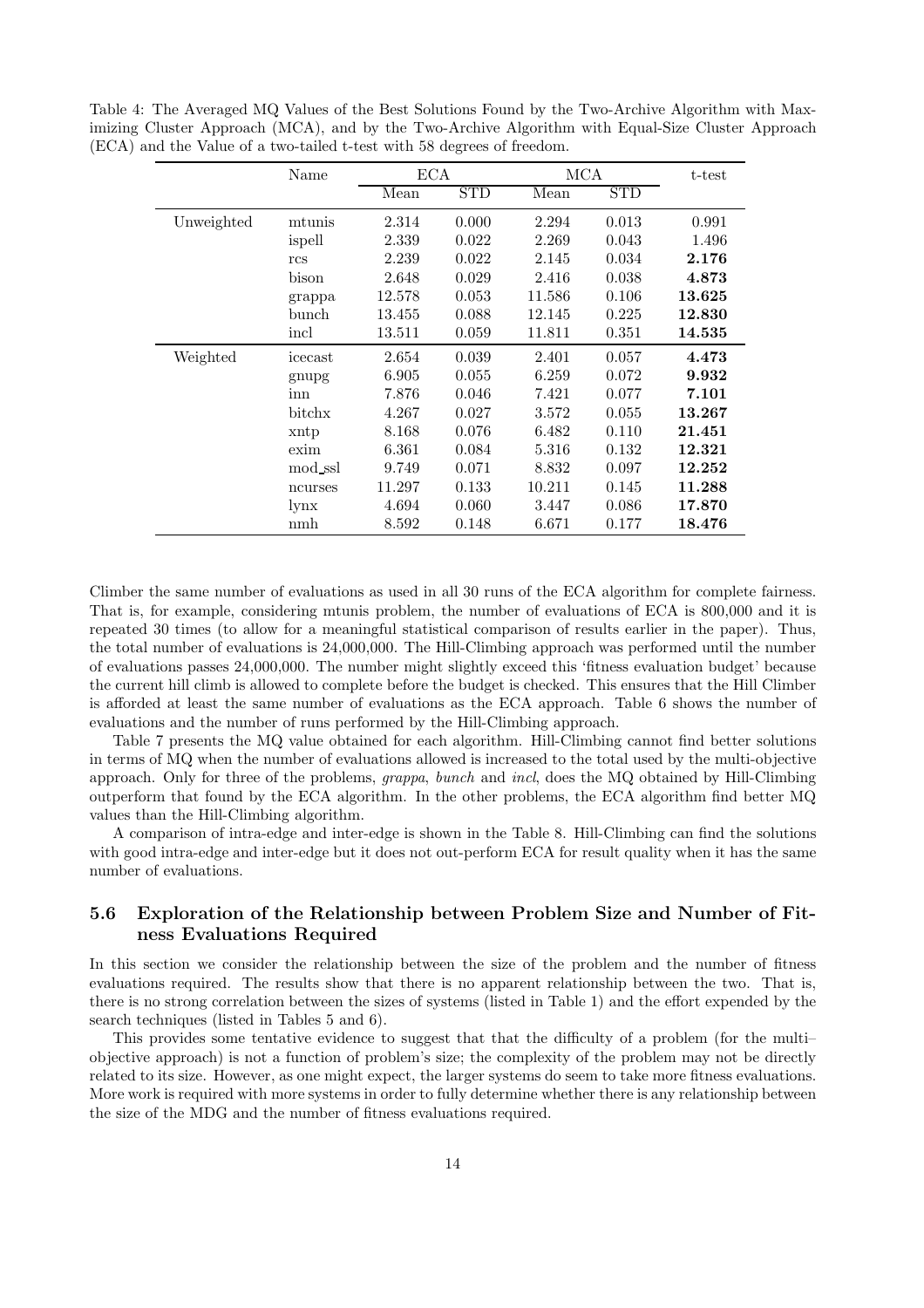| Name    | Hill-Climbing<br>Two-Archive Algorithm |            |                   |  |
|---------|----------------------------------------|------------|-------------------|--|
|         |                                        | Mean       | $_{\mathrm{STD}}$ |  |
| mtunis  | 800000                                 | 934.367    | 204.558           |  |
| ispell  | 1152000                                | 1823.333   | 509.483           |  |
| rcs     | 1682000                                | 3291       | 884.664           |  |
| bison   | 2738000                                | 5388.267   | 1453.368          |  |
| grappa  | 14792000                               | 68429.867  | 27558.047         |  |
| bunch   | 26912000                               | 138477.767 | 77102.844         |  |
| incl    | 60552000                               | 125424.433 | 45517.068         |  |
| icecast | 7200000                                | 17371.733  | 4379.106          |  |
| gnupg   | 15488000                               | 55475.033  | 17871.995         |  |
| inn     | 16200000                               | 96498.633  | 43471.544         |  |
| bitchx  | 18818000                               | 89179.033  | 34799.29          |  |
| xntp    | 24642000                               | 126195.533 | 68732.167         |  |
| exim    | 27848000                               | 132139.867 | 68820.241         |  |
| mod_ssl | 36450000                               | 222008.367 | 112826.268        |  |
| ncurses | 38088000                               | 224815.733 | 97552.865         |  |
| lynx    | 43808000                               | 126777.767 | 48318.278         |  |
| nmh     | 78408000                               | 805155.400 | 511547.499        |  |

Table 5: Number of Evaluations by the Two-Archive Algorithm and Hill-Climbing

Table 6: Number of Evaluations by the Two-Archive Algorithm and Hill-Climbing

| Name    |             | $\overline{Hill}$ -Climbing | Two-Archive Algorithm |
|---------|-------------|-----------------------------|-----------------------|
|         | No. of Runs | No. of Evaluations          | No. of Evaluations    |
| mtunis  | 26014       | 24000943                    | 24000000              |
| ispell  | 19340       | 34560557                    | 34560000              |
| rcs     | 15363       | 50461933                    | 50460000              |
| bison   | 15408       | 82140104                    | 82140000              |
| grappa  | 5817        | 443791973                   | 443760000             |
| bunch   | 6346        | 807430167                   | 807360000             |
| incl    | 12748       | 1816661431                  | 1816560000            |
| icecast | 12429       | 216006356                   | 216000000             |
| gnupg   | 9083        | 464654717                   | 464640000             |
| inn     | 5434        | 486010358                   | 486000000             |
| bitchx  | 7264        | 564579101                   | 564540000             |
| xntp    | 6162        | 739300758                   | 739260000             |
| exim    | 6647        | 835468260                   | 835440000             |
| mod_ssl | 4755        | 1093626809                  | 1093500000            |
| ncurses | 4965        | 1143087432                  | 1142640000            |
| lynx    | 9778        | 1314294774                  | 1314240000            |
| nmh     | 3107        | 2353426942                  | 2352240000            |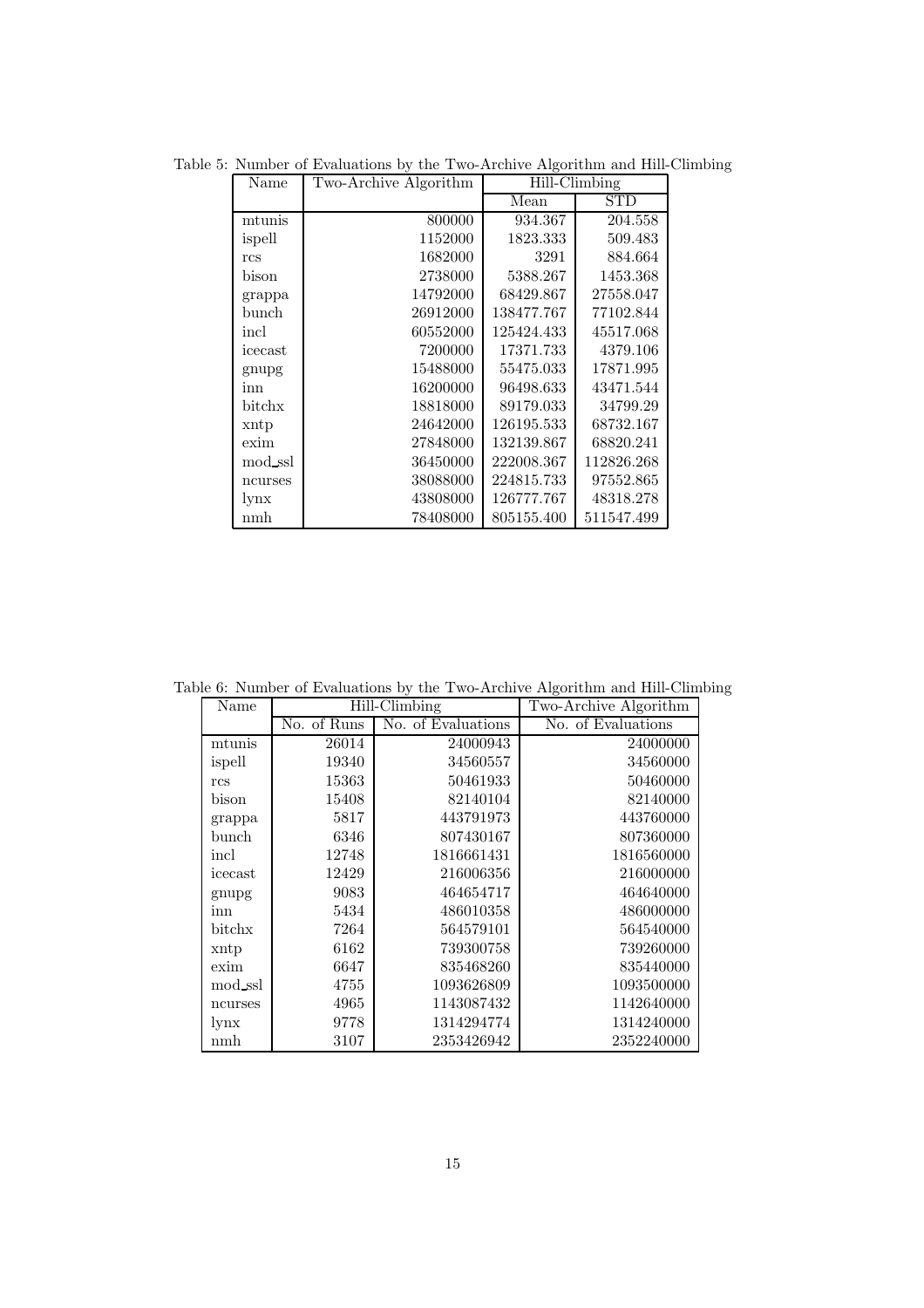|              | Name           | ECA    |            | Hill-Climbing |            | T-test:                   |       |       |       |        |
|--------------|----------------|--------|------------|---------------|------------|---------------------------|-------|-------|-------|--------|
|              |                | Mean   | <b>STD</b> | Mean          | <b>STD</b> | $ECA-HC$                  |       |       |       |        |
| Not weighted | ${\rm mtunis}$ | 2.314  | $\Omega$   | 2.242         | 0.063      | 6.322                     |       |       |       |        |
|              | ispell         | 2.339  | 0.022      | 2.334         | 0.024      | 0.970                     |       |       |       |        |
|              | rcs            | 2.239  | 0.022      | 2.220         | 0.022      | 4.655                     |       |       |       |        |
|              | bison          | 2.648  | 0.029      | 2.637         | 0.038      | 1.447                     |       |       |       |        |
|              | grappa         | 12.578 | 0.053      | 12.677        | 0.019      | $-28.480$                 |       |       |       |        |
|              | bunch          | 13.455 | 0.088      | 13.537        | 0.055      | $-8.000$                  |       |       |       |        |
|              | incl           | 13.511 | 0.059      | 13.572        | 0.037      | $-9.107$                  |       |       |       |        |
| Weighted     | icecast        | 2.654  | 0.039      | 1.846         | 0.127      | 34.760                    |       |       |       |        |
|              | gnupg          | 6.905  | 0.055      | 4.946         | 0.183      | 58.528                    |       |       |       |        |
|              | inn            | 7.876  | 0.046      | 6.676         | 0.188      | 34.893                    |       |       |       |        |
|              | bitchx         | 4.267  | 0.027      | 2.444         | 0.209      | 47.799                    |       |       |       |        |
|              | xntp           | 8.168  |            |               |            |                           | 0.076 | 6.636 | 0.125 | 66.857 |
|              | exim           | 6.361  | 0.084      | 5.207         | 0.172      | 36.816                    |       |       |       |        |
|              | mod_ssl        | 9.749  | 0.071      | 7.934         | 0.306      | 32.523                    |       |       |       |        |
|              | ncurses        | 11.297 | 0.133      | 9.804         | 0.182      | 44.951                    |       |       |       |        |
|              | lynx           | 4.694  | 0.060      | 3.489         | 0.131      | 50.470                    |       |       |       |        |
|              | nmh            | 8.592  | 0.148      | 7.062         | 0.265      | $\textcolor{red}{31.517}$ |       |       |       |        |

Table 7: The Averaged MQ Values of the Best Solutions Found by the Two-Archive Algorithm with the Equal-Size Cluster Approach (ECA), and by Hill-Climbing (HC).

Table 8: The Average of the Intra-edges and the Inter-edges of the Best Solutions Found by the Two-Archive Algorithm with the Equal-Size Cluster Approach (ECA), and by Hill-Climbing (HC)

| Name             |             |            | <b>ECA</b>   |            |             |            | Hill-Climbing |            | T-test:     | $T-test$ :  |
|------------------|-------------|------------|--------------|------------|-------------|------------|---------------|------------|-------------|-------------|
|                  | Intra-edges |            | Inter-edges  |            | Intra-edges |            | Inter-edges   |            | Intra-edges | Inter-edges |
|                  | Mean        | <b>STD</b> | Mean         | <b>STD</b> | Mean        | <b>STD</b> | Mean          | <b>STD</b> | $ECA-HC$    | $ECA-HC$    |
| Not weighted     |             |            |              |            |             |            |               |            |             |             |
| mtunis           | 27          | $\Omega$   | -60          | $\Omega$   | 22.643      | 3.489      | $-69.724$     | 6.914      | 6.839       | 7.702       |
| spell            | 30.033      | 2.798      | $-145.933$   | 5.595      | 25.356      | 3.030      | $-156.299$    | 5.984      | 8.449       | 9.481       |
| rcs              | 47.567      | 7.859      | $-230.867$   | 15.719     | 36.810      | 6.742      | $-253.372$    | 13.446     | 8.727       | 9.156       |
| bison            | 52.800      | 6.217      | $-252.400$   | 12.434     | 40.225      | 5.944      | $-278.546$    | 11.855     | 11.576      | 12.067      |
| grappa           | 101.167     | 8.301      | $-387.667$   | 16.601     | 82.167      | 3.175      | $-426.675$    | 6.277      | 32.230      | 33.457      |
| bunch            | 111.700     | 5.305      | $-504.600$   | 10.611     | 100.632     | 5.707      | $-527.740$    | 11.341     | 10.601      | 11.153      |
| incl             | 140.200     | 3.836      | $-439.600$   | 7.673      | 140.510     | 9.862      | -439.992      | 19.710     | $-0.172$    | 0.109       |
| Weighted         |             |            |              |            |             |            |               |            |             |             |
| icecast          | 1643.167    | 208.189    | $-7569.667$  | 416.378    | 780.828     | 227.609    | $-9295.350$   | 455.216    | 20.730      | 20.743      |
| gnupg            | 1494.167    | 103.830    | $-4413.667$  | 207.660    | 905.158     | 129.182    | $-5592.698$   | 258.341    | 24.946      | 24.970      |
| inn              | 1336.900    | 190.263    | $-5046.200$  | 380.526    | 519.048     | 122.170    | $-6682.903$   | 244.343    | 36.428      | 36.450      |
| bitchx           | 7840.600    | 633.068    | $-35546.800$ | 1266.136   | 3050.028    | 939.989    | -45128.934    | 1879.96    | 27.887      | 27.890      |
| xntp             | 1117.967    | 54.502     | $-3692.067$  | 109.004    | 419.447     | 77.202     | $-5090.102$   | 154.394    | 49.495      | 49.534      |
| exim             | 3146.567    | 525.155    | $-12612.867$ | 1050.310   | 1029.345    | 292.284    | $-16848.317$  | 584.563    | 39.396      | 39.406      |
| mod_ssl          | 3476.800    | 244.174    | $-11008.400$ | 488.348    | 1075.909    | 151.961    | $-15811.176$  | 303.928    | 85.855      | 85.870      |
| ncurses          | 806.3670    | 57.515     | $-2607.267$  | 115.030    | 367.182     | 25.005     | $-3486.637$   | 49.995     | 94.738      | 94.875      |
| $_{\text{lynx}}$ | 3730.633    | 478.016    | $-20546.733$ | 956.032    | 1561.995    | 263.208    | $-24885.012$  | 526.420    | 44.907      | 44.917      |
| nmh              | 2704.600    | 236.782    | $-18576.800$ | 473.564    | 1164.043    | 215.020    | $-21658.899$  | 430.016    | 39.016      | 39.031      |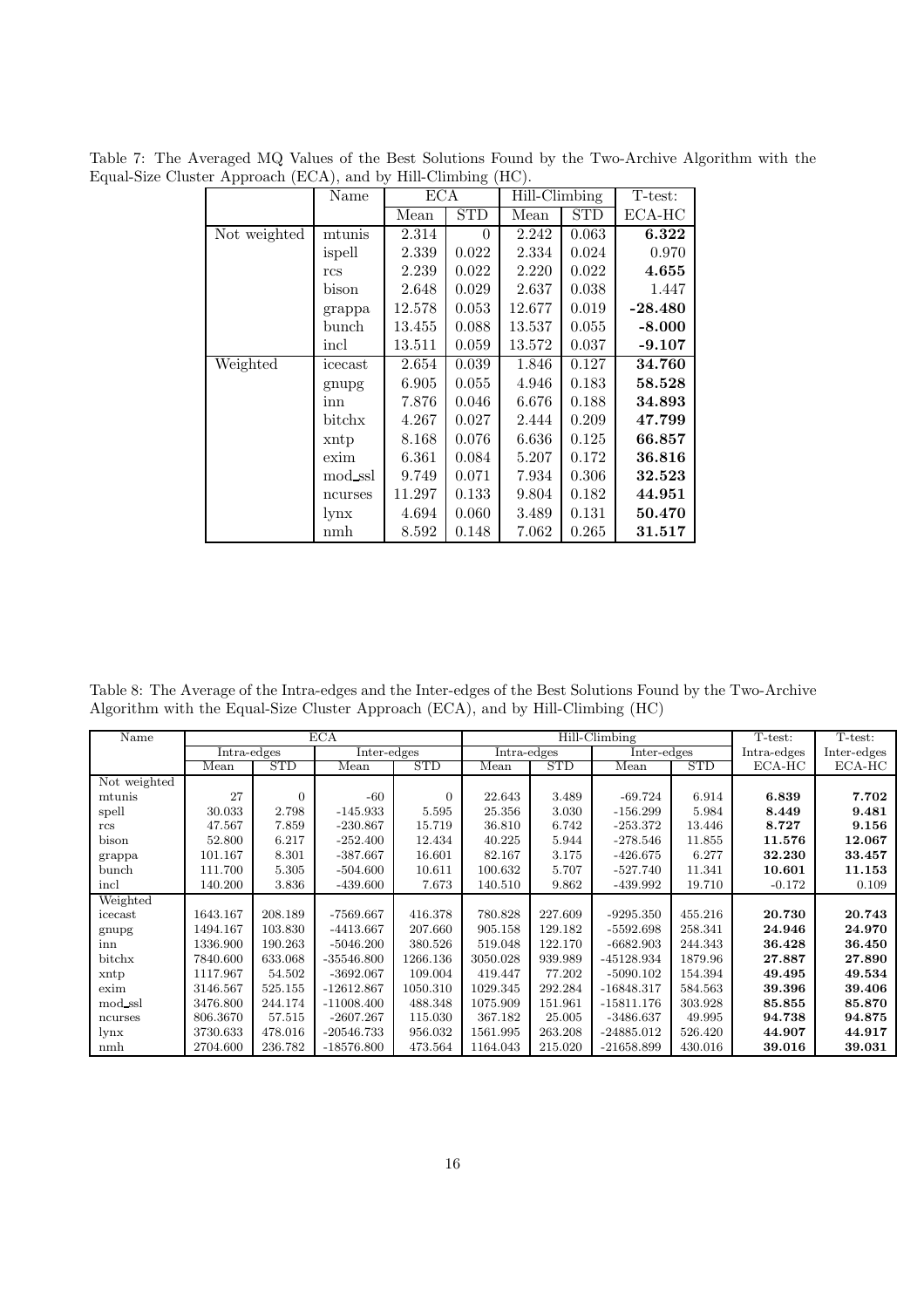| Problem | <b>Nodes</b> | Time        | (Sec.)      |
|---------|--------------|-------------|-------------|
|         |              | Mean        | STD         |
| mtunis  | 20           | 8.1         | 0.711967    |
| ispell  | 24           | 23.433333   | 0.773854    |
| rcs     | 29           | 24          | 1.144703    |
| bison   | 37           | 68.533333   | 10.852406   |
| grappa  | 86           | 697.7       | 166.593279  |
| bunch   | 116          | 1868.533333 | 409.992324  |
| incl    | 174          | 6652.4      | 2006.30093  |
| icecast | 60           | 349.266667  | 29.657741   |
| gnupg   | 88           | 2900.766667 | 953.430564  |
| inn     | 90           | 1111.766667 | 265.050637  |
| bitchx  | 97           | 1375.2      | 116.074411  |
| xntp    | 111          | 3434.4      | 1005.104613 |
| exim    | 118          | 3631.966667 | 949.306007  |
| mod_ssl | 135          | 4219.6      | 740.464793  |
| ncurses | 138          | 12298.46667 | 3617.612308 |
| lynx    | 148          | 5790.366667 | 1693.144972 |
| nmh     | 198          | 14021.46667 | 2114.663595 |

Table 9: The Relationship Between Size and ECA Computation Time.

It may be that search problem difficulty is related to problem complexity not problem size and that, should there turn out to be some correlation, then the difficulty of the search might act as some form of guide as to the complexity of the problem. However, this remains purely speculation at this point.

# 6 Use of Automated and Semi-Automated Modularization Based Cohesion and Coupling

Automated approaches to modularization, such as that presented in this paper focus on automated algorithms that seek out new partitions of software, maximizing cohesion and minimizing coupling. There have been empirical studies that show that low coupling and high cohesion are desirable because they tend to be correlated with a lower propensity to contain faults [4]. However, care is required in extrapolating from these studies to the work reported here; it cannot be assumed that automated re-modularization will necessarily improve quality attributes such as fault proneness.

Also, it would be wrong to assume that cohesion and coupling are the only requirements for software module quality. Many other factors have to be taken into account when deciding upon the quality of software and no attempt is made in this paper to claim that automatically re-modularized software will necessarily be less fault prone, nor to suggest that it will have other desirable properties.

Finally, though the approach advocated here is automated, this does not mean that a practicing Software Engineer should simply press a 'modularize button' and accept the results of automated modularization without question. Rather, tools that use these automated techniques are more likely to be interactive; the tool merely suggesting candidates for re-modularization, perhaps indicating functions that could be moved to improve measurements of cohesion and coupling. The user of such a tool would then consider these suggestions and decide whether or not to accept them.

This paper adds to the previous work on cohesion and coupling by providing automated techniques that can be used to make such suggestions. It improves the measurements of cohesion and coupling that can be achieved so that, where there this is desirable, the user will have potentially more interesting suggestions from the tool to consider.

A further interesting practical contribution of this work is the way in which the paper indicates that multi objective search techniques can be useful for improving the fitness scores obtained for single objective problems. This is a phenomenon observed in the wider optimization community [5], but to the authors knowledge, it is the first time that this phenomenon has been demonstrated in Search Based Software Engineering problems.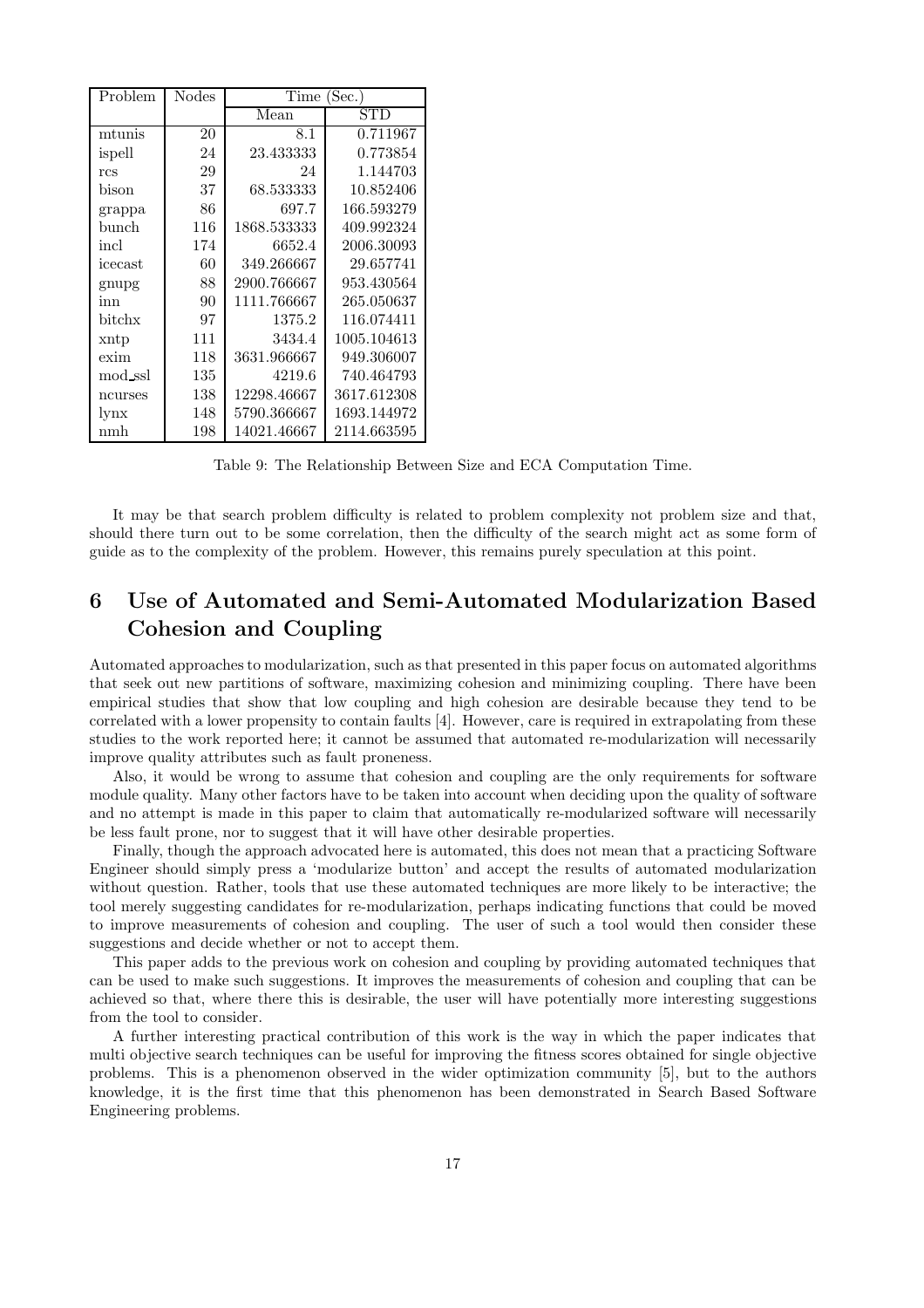

Figure 3: The number of nodes and computation time by ECA.

That is, the search for solutions that maximize the widely studied MQ measurement can be improved by searching for solutions that solve this and several other objectives, as the results in the present paper indicate. This finding seems surprising at first glance; how can adding objectives make a problem easier to solve? The resolution of this apparent paradox is to be found in the way in which the other objectives contribute guidance to the solution of the primary objective (in this case MQ). This finding may be useful for other SBSE problems; it may be that even essentially single objective SBSE problems can be re-formulated as multiple objective search problems in which the additional objectives provide guidance to the solution of the primary objective and a pareto optimal search can thereby find superior solutions that achieve higher scores for the primary objective.

The application of search based modularization is not merely a technique for application to systems that have become degraded through ad hoc maintenance, thought it may be particularly useful for such systems. Like all tools to support Software Engineers in their decision making, the approach can be used to raise questions about modularization choices, even for very well–maintained systems. Where the search based approach suggests a re-modularization that will produce a noticeable improvement in cohesion and coupling this can be a starting point for investigation, even for well behaved systems.

Furthermore, where the automated approach produces a suggestion that is not followed, this may indicate a situation where there are hidden dependencies, not reflected in the MDG. These dependencies will be hidden to the automated tool, but may be known to the engineer. They may cause the engineer to reject the modularization suggestions. In such cases, the tool may have flagged up a need for additional design documentation to record and document such dependencies. The authors' experience with code level dependencies from industrial partners indicates that real code does contain many such hidden dependencies.

## 7 Threats to Validity

For an experiment not involving human subjects, there are two potential threats to validity that need to be considered. These are threats to external validity and internal validity. External validity (or selection validity) concerns the degree to which the findings can be generalized to the wider classes of subjects from which the experimental work has drawn a sample.

In work on software engineering this is a particular important threat to validity of findings, because of the wide range of diverse programs available to any study of their properties. In the experiments reported upon here, this threat to validity is somewhat mitigated by the fact that the study is concerned with a highly abstract representation of a program: the Module Dependency Graph (MDG). Since there is a homomorphism that maps many individual programs into a single MDG, the results for a set of MDGs of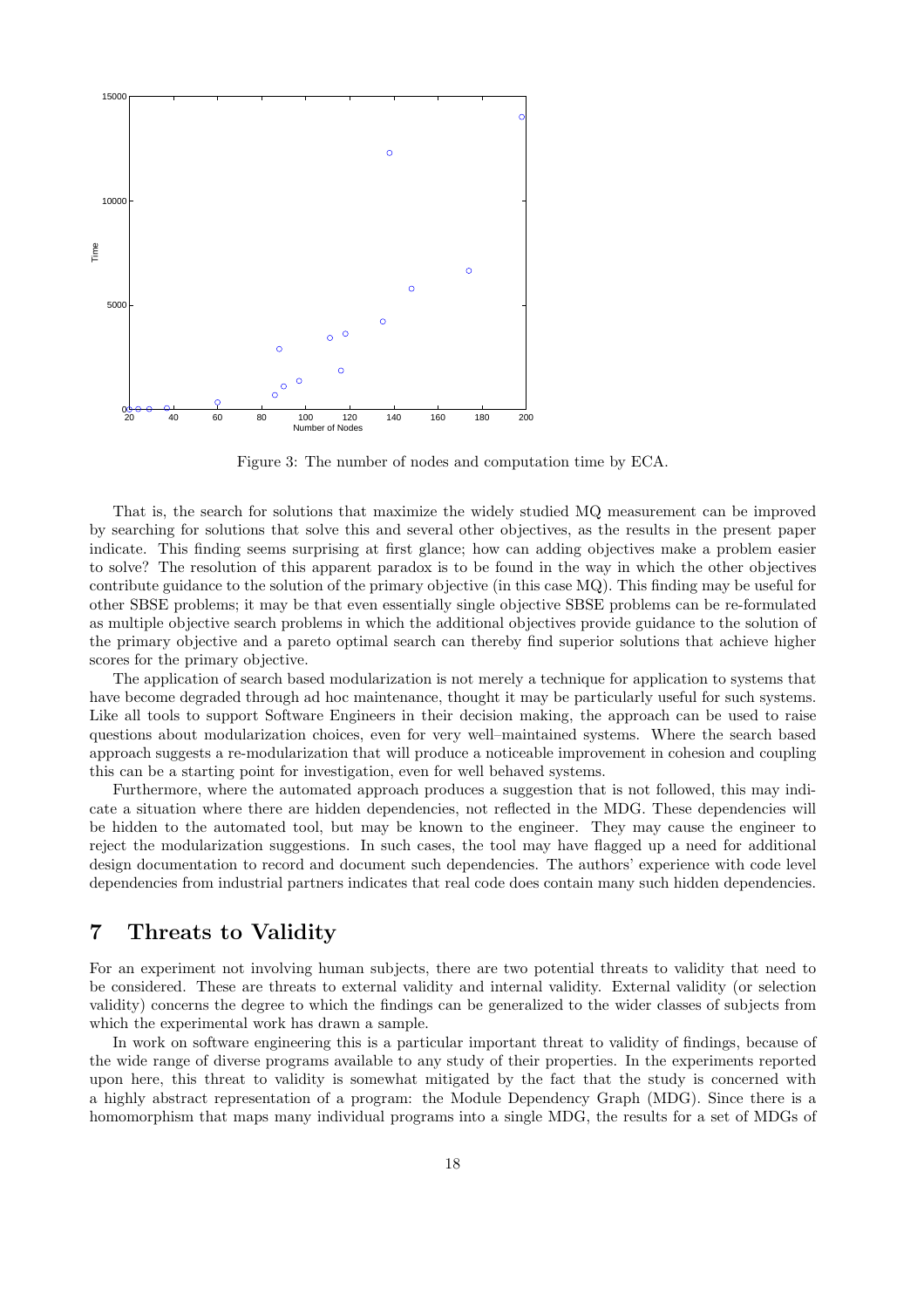size C is relevant to a class of programs of cardinally far larger than  $C$ .

Nonetheless, as with other empirical studies concerning software, care is required in extrapolation from the results presented in the present paper to the wider class of programs and their weighted and unweighted MDGs. In order to attempt to cater for possible threats to external validity, the empirical study was constructed to use a range of MDGs, both weighted and unweighted and ranging in size from small to large. The systems under study were also varied in their application types. However, all systems considered came from open source programs and this may affect the degree to which results can be extrapolated. Naturally, it remains possible that non-open source programs will exhibit different behaviour.

Internal validity is the degree to which conclusions can be drawn about the causal effect of independent variables on the dependent variables. In this experiment, potential threats come from inappropriate statistical tests or violations of statistical assumptions, inaccurate underlying analysis, and the degree to which the variables used in the study accurately measure the concepts they purport to measure (a form of construct validity).

In this paper the choice of subject MDGs and statistical tests was partly governed by the desire to support comparability with other studies. The statistical test used was the t-test. This has been widely used by researchers comparing results from studies of metaheuristic search algorithms. The MDGs studied have also been used in other studies [18, 21, 23], facilitating a degree of comparability.

It is important to use a statistical test for significance of results obtained because there is an inherent degree of random selection in all metaheuristic search algorithms, that the experimental result must take into account. It is known that the t test is best suited to normally distributed data. However, there is strong statistical evidence [9, 24] to suggest that the t–test is robust, even in the presence of significantly skewed and non-normally distributed data, provided the sample sizes are sufficiently large, which they are in this case.

It is also important to note that this work neither demonstrates nor implies any necessary association between quality of systems and the modularization produced by the approach used in this paper. Indeed, module quality may depend on many factors, which may include cohesion and coupling, but which is unlikely to be limited to merely these two factors.

### 8 Conclusion and Future Work

This paper introduces the multi-objective approach to software module clustering. It introduces two multiobjective formulations of the multi-objective problems and presented results for the application these techniques, comparing the results obtained with those from the existing single objective formulation on 17 real world model clustering problems

The results indicate that one of the two approaches, the Equal Cluster size Approach, is able to produce better solutions that the existing single objective solution, both in terms of the multiple objectives it aims to satisfy, but also in terms of the single objective upon which all previous work has focused. This improved performance comes at a significantly increased computational cost. For problems in which the software engineer is prepared to wait for the optimal re-clustering of their system, the multi–objective approach therefore has considerable merit.

The multi-objective approach lends itself to extensions to consider other possible objectives with respect to which modularization could take place. Future work could consider such additional objectives. For example, we could consider the foot print size of each module, the communications bandwidth (not merely number of inter-edges) the location of features found in module. Future work should also consider the degree to which different approaches produce different kinds of clustering and the underlying reasons for the difference in the results obtained using the ECA and MCA approach.

### 9 Acknowledgements

The authors are grateful to Spiros Mancoridis and Brian Mitchell for providing detailed feedback on an earlier version of this paper and also for many valuable conversations about software module clustering over the past six years. Spiros and Brian also kindly made available, both the Bunch tool and the MDGs used in this paper. The authors also are grateful to Kiarash Mahdavi for providing references, discussions and comments. The anonymous referees also provided detailed, thoughtful and constructive advice which helped to improve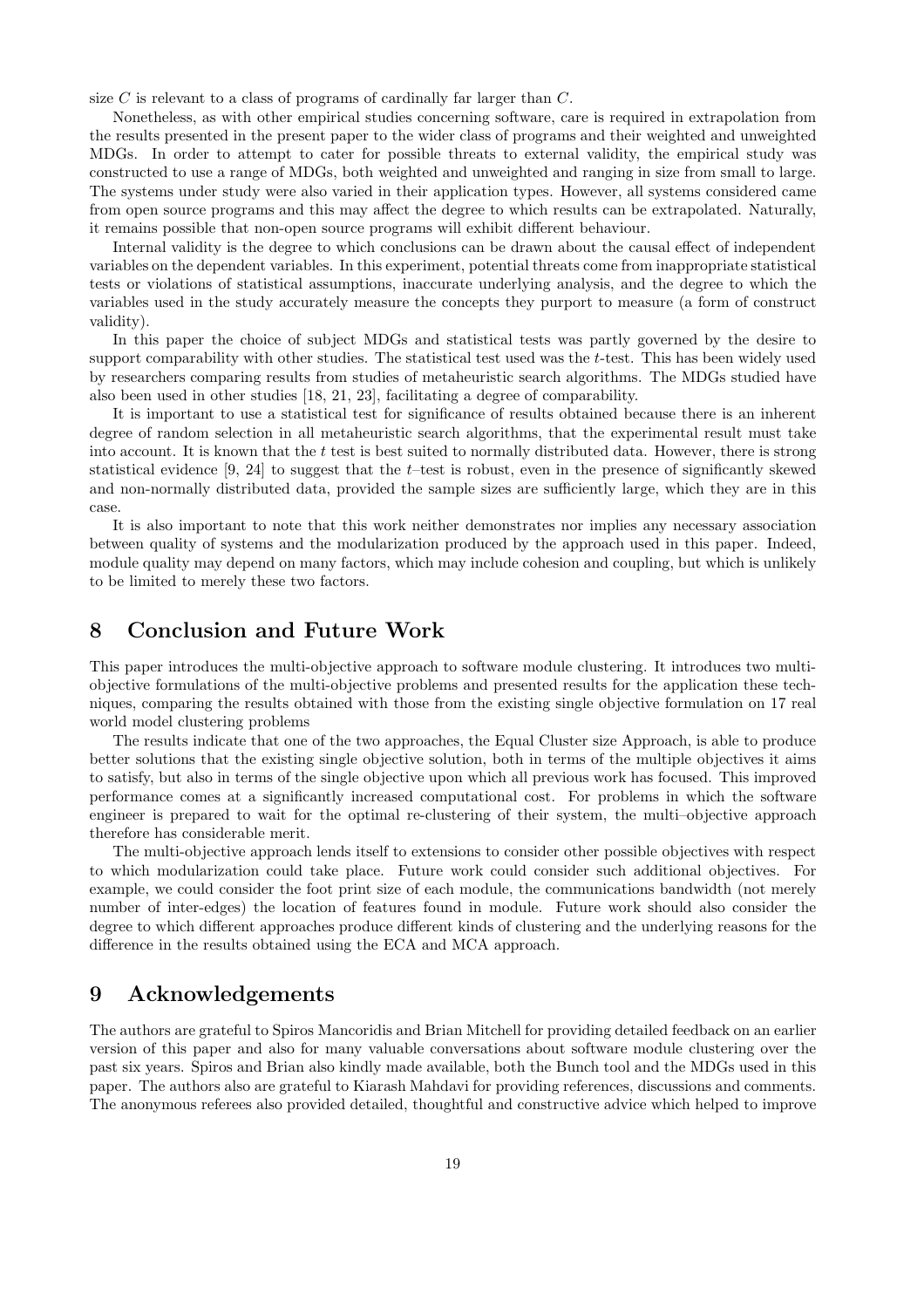Table 10: The Average of the Intra-edges and the Inter-edges of the Best Solutions Found by the Two-Archive Algorithm with Maximizing Cluster Approach (MCA), and by Hill-Climbing and the Value of a Two-Tailed T-Test with 58 Degrees of Freedom. Figures in bold are significant at the 95% level.

| Name       |          |             | <b>MCA</b>   |            |             |         | Hill-climbing |            | T-test:     | T-test:     |
|------------|----------|-------------|--------------|------------|-------------|---------|---------------|------------|-------------|-------------|
|            |          | Intra-edges | Inter-edges  |            | Intra-edges |         | Inter-edges   |            | Intra-edges | Inter-edges |
|            | Mean     | <b>STD</b>  | Mean         | <b>STD</b> | Mean        | STD     | Mean          | <b>STD</b> |             |             |
| Unweighted |          |             |              |            |             |         |               |            |             |             |
| mtunis     | 24.633   | 2.092       | $-64.733$    | 4.185      | 22.600      | 3.379   | $-68.800$     | 6.759      | 4.761       | 6.733       |
| ispell     | 23.100   | 3.220       | $-159.800$   | 6.440      | 25.833      | 3.761   | $-154.333$    | 7.522      | $-5.666$    | $-8.013$    |
| rcs        | 45.133   | 15.335      | $-235.733$   | 30.669     | 35.033      | 5.822   | $-255.933$    | 11.644     | 12.027      | 17.009      |
| bison      | 40.367   | 8.231       | $-277.267$   | 16.463     | 40.600      | 6.683   | $-276.800$    | 13.366     | $-0.331$    | $-0.468$    |
| grappa     | 84.767   | 11.190      | $-420.467$   | 22.380     | 81.900      | 2.928   | $-426.200$    | 5.857      | 4.179       | 5.910       |
| bunch      | 73.567   | 8.324       | $-580.867$   | 16.648     | 100.867     | 4.883   | $-526.267$    | 9.766      | $-41.145$   | $-58.188$   |
| incl       | 91.767   | 14.024      | $-536.467$   | 28.048     | 140.967     | 11.758  | $-438.067$    | 23.515     | $-53.073$   | $-75.056$   |
|            |          |             |              |            |             |         |               |            |             |             |
| Weighted   |          |             |              |            |             |         |               |            |             |             |
| icecast    | 1609.900 | 294.921     | $-7636.200$  | 589.843    | 733.467     | 238.111 | $-9389.070$   | 476.222    | 207.923     | 294.048     |
| gnupg      | 1104.733 | 167.834     | $-5192.530$  | 335.669    | 887.200     | 150.659 | $-5627.600$   | 301.318    | 66.763      | 94.417      |
| inn        | 771.633  | 162.630     | $-6176.730$  | 325.260    | 554.233     | 158.848 | $-6611.530$   | 317.696    | 66.412      | 93.920      |
| bitchx     | 7644.633 | 2703.349    | $-35938.700$ | 5406.697   | 3166.267    | 861.843 | $-44895.500$  | 1723.685   | 410.808     | 580.970     |
| xntp       | 733.800  | 109.722     | $-4460.400$  | 219.445    | 447.033     | 99.724  | $-5033.930$   | 199.448    | 108.531     | 153.486     |
| exim       | 3279.300 | 563.781     | $-12347.400$ | 1127.563   | 1004.267    | 342.379 | $-16897.500$  | 684.758    | 413.948     | 585.411     |
| mod ssl    | 2911.733 | 310.981     | $-12138.500$ | 621.962    | 1101.633    | 144.082 | $-15758.700$  | 288.165    | 464.758     | 657.268     |
| ncurses    | 574.433  | 94.392      | $-3071.130$  | 188.785    | 368.700     | 22.927  | $-3482.600$   | 45.855     | 104.035     | 147.128     |
| lynx       | 2428.567 | 863.007     | $-23150.900$ | 1726.014   | 1567.800    | 268.807 | $-24872.400$  | 537.614    | 140.139     | 198.186     |
| nmh        | 2032.267 | 438.220     | $-19921.500$ | 876.440    | 1120.233    | 213.024 | $-21745.500$  | 426.048    | 195.749     | 276.831     |

the presentation of the paper. This work is partially supported by EPSRC (Grant Nos. EP/D050863 and EP/0052785) and National Science Foundation of China (Grant No. 60428202).

## References

- [1] James M. Bieman and Linda M. Ott. Measuring functional cohesion. IEEE Transactions on Software Engineering, 20(8):644–657, August 1994.
- [2] Michael Bowman, Lionel Briand, and Yvan Labiche. Multi-objective genetic algorithms to support class responsibility assignment. In  $23^{rd}$  IEEE International Conference on Software Maintenance (ICSM 2007), Los Alamitos, California, USA, October 2007. IEEE Computer Society Press. To Appear.
- [3] Lionel C. Briand, Jie Feng, and Yvan Labiche. Using genetic algorithms and coupling measures to devise optimal integration test orders. In Software Engineering and Knowledge Engineering (SEKE 02), pages 43–50, 2002.
- [4] Lionel C. Briand, Sandro Morasca, and Victor R. Basili. Defining and validating measures for objectbased high-level design. IEEE Transactions on Software Engineering, 25(5):722–743, September 1999.
- [5] Dimo Brockhoff, Tobias Friedrich, Nils Hebbinghaus, Christian Klein, Frank Neumann, and Eckart Zitzler. Do additional objectives make a problem harder? In Dirk Thierens, editor, Genetic and Evolutionary Computation COnference (GECCO 2007), volume 1, pages 765–772, London, UK, July 2007. ACM Press.
- [6] John Clark, Jos´e Javier Dolado, Mark Harman, Robert Mark Hierons, Bryan Jones, Mary Lumkin, Brian Mitchell, Spiros Mancoridis, Kearton Rees, Marc Roper, and Martin Shepperd. Reformulating software engineering as a search problem. IEE Proceedings  $-$  Software, 150(3):161–175, 2003.
- [7] Myra Cohen, Shiu Beng Kooi, and Witawas Srisa-an. Clustering the heap in multi-threaded applications for improved garbage collection. In Maarten Keijzer, Mike Cattolico, Dirk Arnold, Vladan Babovic, Christian Blum, Peter Bosman, Martin V. Butz, Carlos Coello Coello, Dipankar Dasgupta, Sevan G. Ficici, James Foster, Arturo Hernandez-Aguirre, Greg Hornby, Hod Lipson, Phil McMinn, Jason Moore,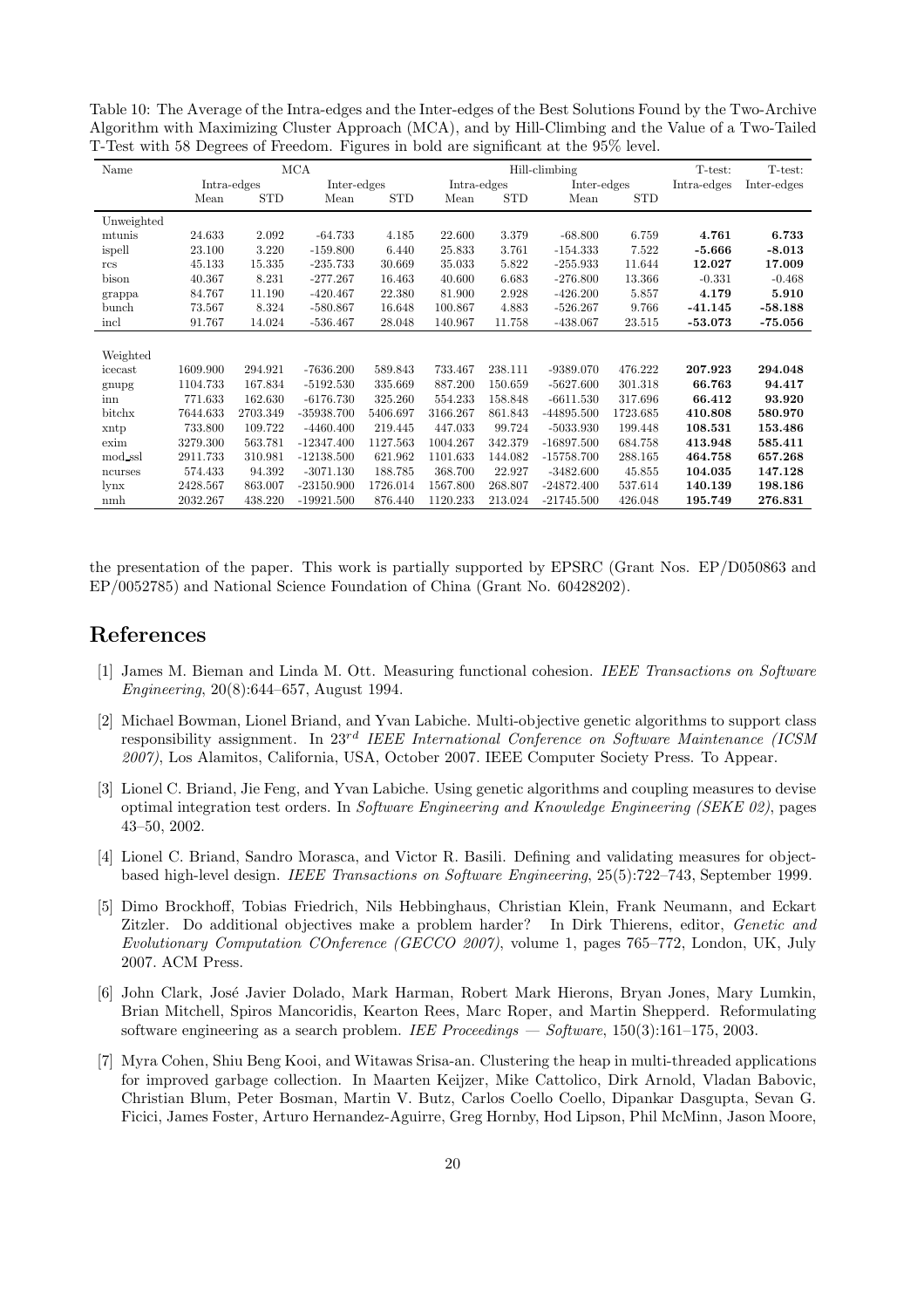Table 11: The Average of the Intra-edges and the Inter-edges of the Best Solutions Found by the Two-Archive Algorithm with Equal-Size Cluster Approach (ECA), and by Hill-Climbing and the Value of a Two-Tailed T-Test with 58 Degrees of Freedom. Figures in bold are significant at the 95% level.

| Name       |             |         | ECA          |            |             |            | Hill-climbing |            | T-test:     | T-test:     |
|------------|-------------|---------|--------------|------------|-------------|------------|---------------|------------|-------------|-------------|
|            | Intra-edges |         | Inter-edges  |            | Intra-edges |            | Inter-edges   |            | Intra-edges | Inter-edges |
|            | Mean        | STD     | Mean         | <b>STD</b> | Mean        | <b>STD</b> | Mean          | <b>STD</b> |             |             |
| Unweighted |             |         |              |            |             |            |               |            |             |             |
| mtunis     | 27.000      | 0.000   | $-60.000$    | 0.000      | 22.600      | 3.379      | $-68.800$     | 6.759      | 13.110      | 18.540      |
| ispell     | 30.033      | 2.798   | $-145.933$   | 5.595      | 25.833      | 3.761      | $-154.333$    | 7.522      | 8.983       | 12.704      |
| rcs        | 47.567      | 7.859   | $-230.867$   | 15.719     | 35.033      | 5.822      | $-255.933$    | 11.644     | 18.559      | 26.247      |
| bison      | 52.800      | 6.217   | $-252.400$   | 12.434     | 40.600      | 6.683      | $-276.800$    | 13.366     | 18.605      | 26.311      |
| grappa     | 101.167     | 8.301   | $-387.667$   | 16.601     | 81.900      | 2.928      | $-426.200$    | 5.857      | 31.491      | 44.536      |
| bunch      | 111.700     | 5.305   | $-504.600$   | 10.611     | 100.867     | 4.883      | $-526.267$    | 9.766      | 18.590      | 26.290      |
| incl       | 140.200     | 3.836   | $-439.600$   | 7.673      | 140.967     | 11.758     | $-438.067$    | 23.515     | $-1.063$    | $-1.504$    |
| Weighted   |             |         |              |            |             |            |               |            |             |             |
| icecast    | 1643.167    | 208.189 | $-7569.670$  | 416.378    | 733.467     | 238.111    | $-9389.070$   | 476.222    | 235.855     | 333.550     |
| gnupg      | 1494.167    | 103.830 | $-4413.670$  | 207.660    | 887.200     | 150.659    | $-5627.600$   | 301.318    | 208.397     | 294.718     |
| inn        | 1336.900    | 190.263 | $-5046.200$  | 380.526    | 554.233     | 158.848    | $-6611.530$   | 317.696    | 229.433     | 324.467     |
| bitchx     | 7840.600    | 633.068 | $-35546.800$ | 1266.136   | 3166.267    | 861.843    | $-44895.500$  | 1723.685   | 662.175     | 936.457     |
| xntp       | 1117.967    | 54.502  | $-3692.070$  | 109.004    | 447.033     | 99.724     | $-5033.930$   | 199.448    | 295.911     | 418.482     |
| exim       | 3146.567    | 525.155 | $-12612.900$ | 1050.310   | 1004.267    | 342.379    | $-16897.500$  | 684.758    | 398.380     | 563.395     |
| mod ssl    | 3476.800    | 244.174 | $-11008.400$ | 488.348    | 1101.633    | 144.082    | $-15758.700$  | 288.165    | 660.230     | 933.706     |
| ncurses    | 806.367     | 57.515  | $-2607.270$  | 115.030    | 368.700     | 22.927     | $-3482.600$   | 45.855     | 267.277     | 377.987     |
| lynx       | 3730.633    | 478.016 | $-20546.700$ | 956.032    | 1567.800    | 268.807    | $-24872.400$  | 537.614    | 433.486     | 613.041     |
| nmh        | 2704.600    | 236.782 | $-18576.800$ | 473.564    | 1120.233    | 213.024    | $-21745.500$  | 426.048    | 409.170     | 578.654     |

Table 12: The Average of the Intra-edges and the Inter-edges of the Best Solutions Found by the Two-Archive Algorithm with Equal-Size Cluster Approach (ECA), and by the Two-Archive Algorithm with Maximizing Cluster Approach (MCA) and the Value of a Two-Tailed T-Test with 58 Degrees of Freedom. Figures in bold are significant at the 95% level.

| Name             |             |            | <b>ECA</b>   |            |          |             | <b>MCA</b>   |            | T-test:     | T-test:     |
|------------------|-------------|------------|--------------|------------|----------|-------------|--------------|------------|-------------|-------------|
|                  | Intra-edges |            | Inter-edges  |            |          | Intra-edges | Inter-edges  |            | Intra-edges | Inter-edges |
|                  | Mean        | <b>STD</b> | Mean         | <b>STD</b> | Mean     | STD         | Mean         | <b>STD</b> |             |             |
| Unweighted       |             |            |              |            |          |             |              |            |             |             |
| mtunis           | 27.000      | 0.000      | $-60.000$    | 0.000      | 24.633   | 2.092       | $-64.733$    | 4.185      | 8.961       | 12.673      |
| ispell           | 30.033      | 2.798      | $-145.933$   | 5.595      | 23.100   | 3.220       | $-159.800$   | 6.440      | 15.481      | 21.893      |
| rcs              | 47.567      | 7.859      | $-230.867$   | 15.719     | 45.133   | 15.335      | $-235.733$   | 30.669     | 2.767       | 3.914       |
| bison            | 52.800      | 6.217      | $-252.400$   | 12.434     | 40.367   | 8.231       | $-277.267$   | 16.463     | 17.916      | 25.337      |
| grappa           | 101.167     | 8.301      | $-387.667$   | 16.601     | 84.767   | 11.190      | $-420.467$   | 22.380     | 20.346      | 28.774      |
| bunch            | 111.700     | 5.305      | $-504.600$   | 10.611     | 73.567   | 8.324       | $-580.867$   | 16.648     | 56.575      | 80.009      |
| incl             | 140.200     | 3.836      | $-439.600$   | 7.673      | 91.767   | 14.024      | $-536.467$   | 28.048     | 62.772      | 88.772      |
| Weighted         |             |            |              |            |          |             |              |            |             |             |
| icecast          | 1643.167    | 208.189    | $-7569.670$  | 416.378    | 1609.900 | 294.921     | $-7636.200$  | 589.843    | 8.123       | 11.488      |
| gnupg            | 1494.167    | 103.830    | $-4413.670$  | 207.660    | 1104.733 | 167.834     | $-5192.530$  | 335.669    | 129.413     | 183.017     |
| inn              | 1336.900    | 190.263    | $-5046.200$  | 380.526    | 771.633  | 162.630     | $-6176.730$  | 325.260    | 164.813     | 233.081     |
| bitchx           | 7840.600    | 633.068    | $-35546.800$ | 1266.136   | 7644.633 | 2703.349    | $-35938.700$ | 5406.697   | 18.582      | 26.280      |
| xntp             | 1117.967    | 54.502     | $-3692.070$  | 109.004    | 733.800  | 109.722     | $-4460.400$  | 219.445    | 164.196     | 232.208     |
| exim             | 3146.567    | 525.155    | $-12612.900$ | 1050.310   | 3279.300 | 563.781     | $-12347.400$ | 1127.563   | $-22.031$   | $-31.157$   |
| mod_ssl          | 3476.800    | 244.174    | $-11008.400$ | 488.348    | 2911.733 | 310.981     | $-12138.500$ | 621.962    | 131.357     | 185.767     |
| ncurses          | 806.367     | 57.515     | $-2607.270$  | 115.030    | 574.433  | 94.392      | $-3071.130$  | 188.785    | 103.071     | 145.764     |
| $_{\text{lynx}}$ | 3730.633    | 478.016    | $-20546.700$ | 956.032    | 2428.567 | 863.007     | $-23150.900$ | 1726.014   | 194.749     | 275.417     |
| nmh              | 2704.600    | 236.782    | $-18576.800$ | 473.564    | 2032.267 | 438.220     | $-19921.500$ | 876.440    | 141.740     | 200.451     |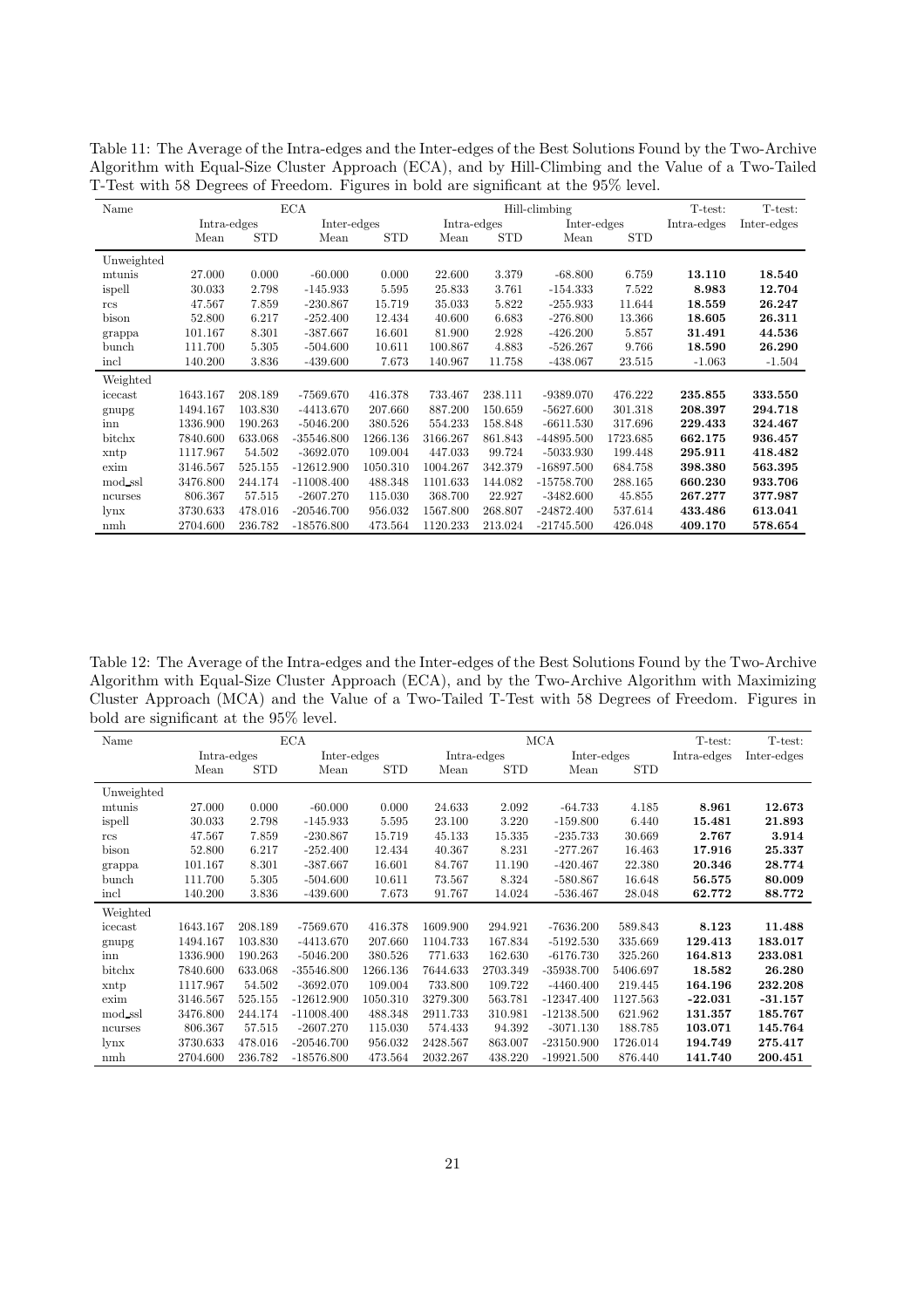|            | Name                         | $N_{AB}$ | $N_{BA}$ |
|------------|------------------------------|----------|----------|
| Unweighted | $_{\rm{mtunis}}$             | 23       | 19       |
|            | ispell                       | 7        | 30       |
|            | rcs                          | 2        | 21       |
|            | bison                        | 0        | 29       |
|            | grappa                       | 0        | 23       |
|            | bunch                        | 0        | 30       |
|            | incl                         | 0        | 30       |
| Weighted   | icecast                      | 30       | 0        |
|            | gnupg                        | 30       | 0        |
|            | inn                          | 30       | 0        |
|            | bitchx                       | 30       | 0        |
|            | xntp                         | 23       | 10       |
|            | $\mathop{\rm exim}\nolimits$ | 30       | 0        |
|            | mod_ssl                      | 30       | 0        |
|            | ncurses                      | 30       | O        |
|            | lynx                         | 26       | 12       |
|            | nmh                          | 13       | 1        |

Table 13: Results of Dominated Comparison. A: the hill-climbing algorithm and B: the Two-Archive algorithm with the maximizing cluster approach.

Table 14: Results of Dominated Comparison. A: the hill-climbing algorithm and C: the Two-Archive algorithm with the equal-size cluster approach.

|            | Name          | $N_{AC}$ | $N_{CA}$ |
|------------|---------------|----------|----------|
| Unweighted | mtunis        | 23       | 0        |
|            | ispell        | 24       | 13       |
|            | rcs           | 30       | 3        |
|            | bison         | 28       | 17       |
|            | grappa        | 27       | 0        |
|            | bunch         | 16       | 11       |
|            | $_{\rm incl}$ | 22       | 27       |
| Weighted   | icecast       | 30       | 0        |
|            | gnupg         | 30       | 0        |
|            | inn           | 30       | 0        |
|            | bitchx        | 30       | 0        |
|            | xntp          | 30       | 0        |
|            | exim          | 30       | 0        |
|            | mod_ssl       | 30       | 0        |
|            | ncurses       | 30       | 0        |
|            | lynx          | 30       | O        |
|            | nmh           | 30       | 0        |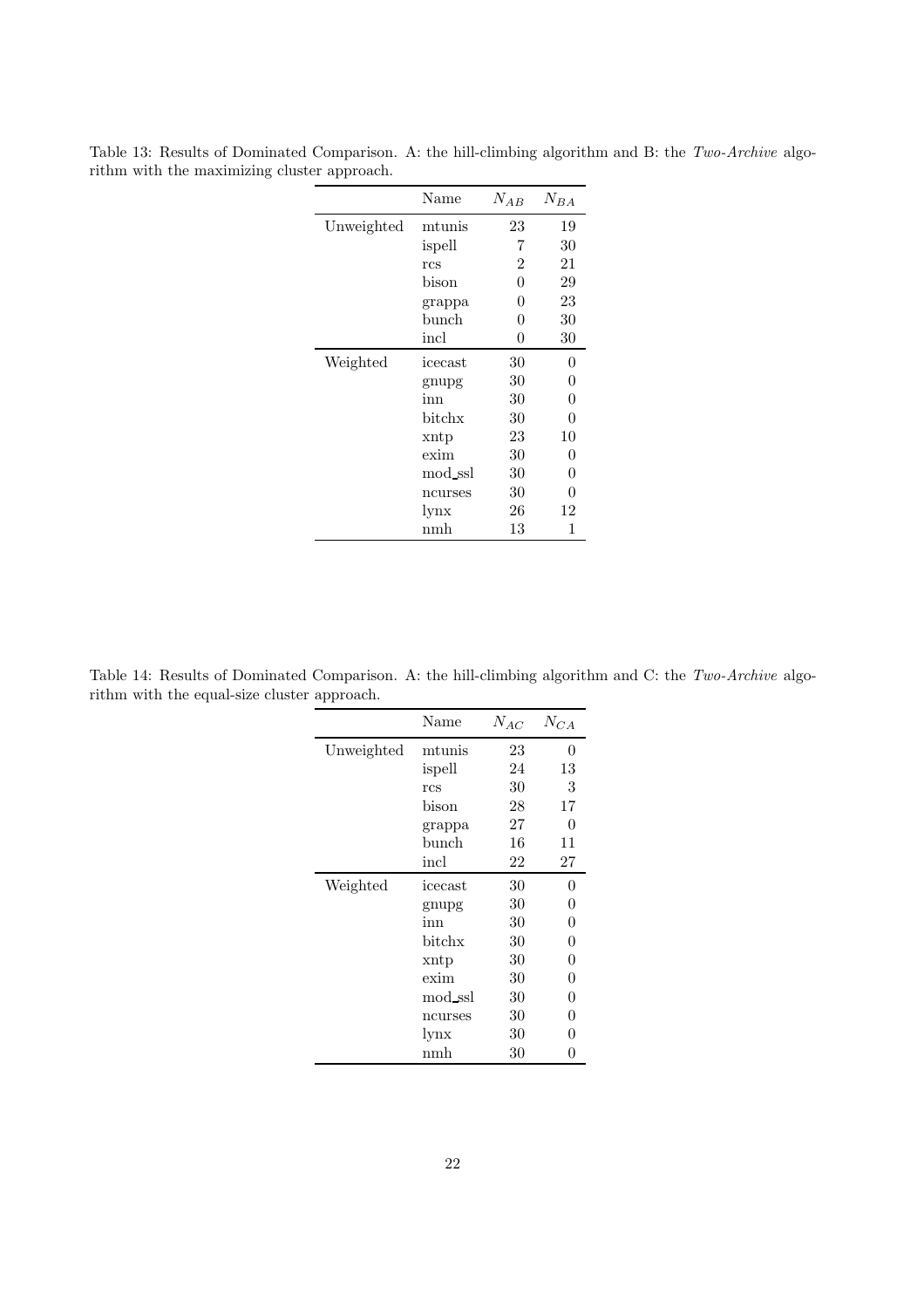

Figure 4: Solutions in the Intra-edge and MQ Space for Unweighted MDGs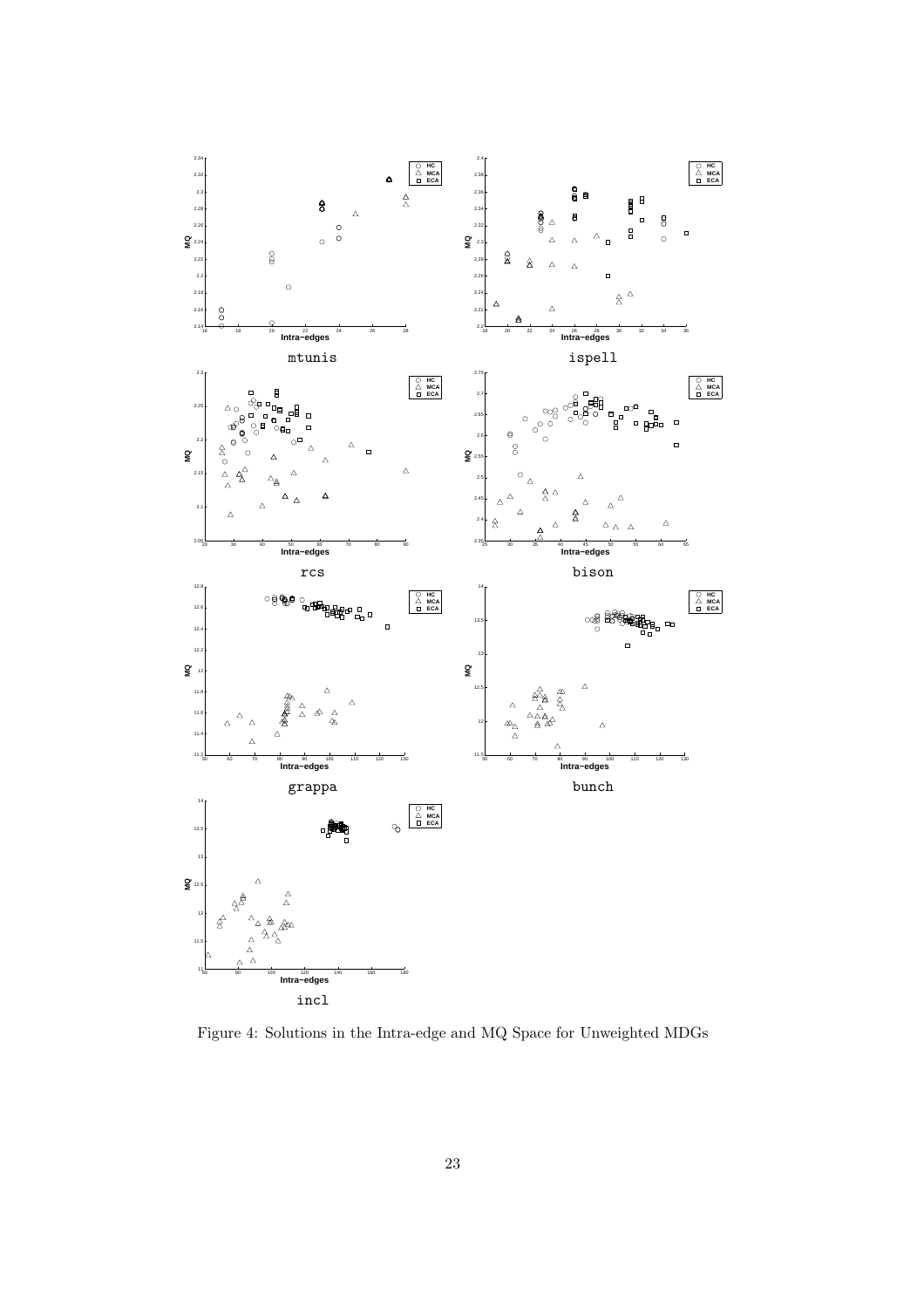

Figure 5: Solutions in the Intra-edge and MQ Space for Weighted MDGs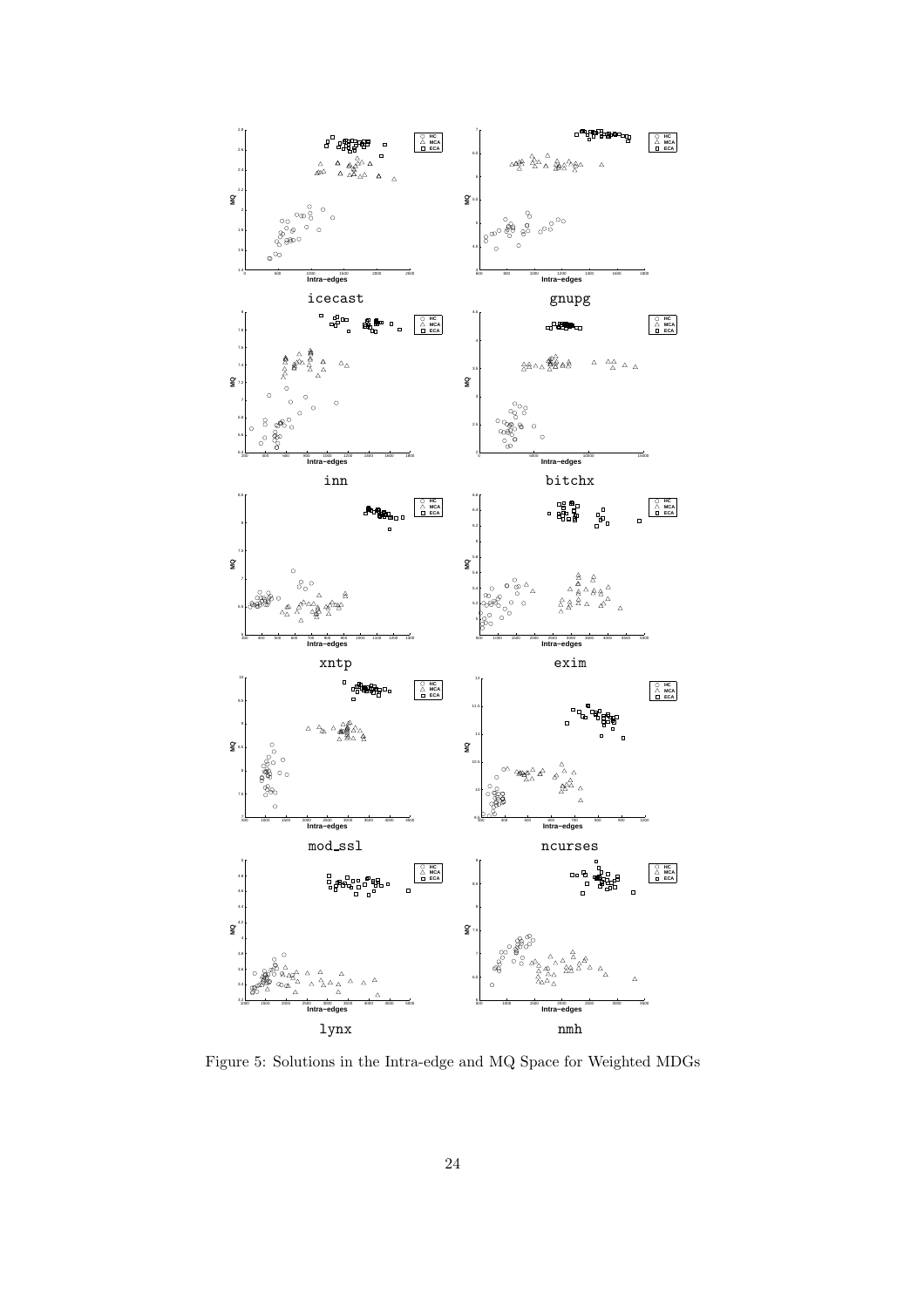Table 15: Results of Dominated Comparison. B: the Two-Archive algorithm with the maximizing cluster approach and C: the Two-Archive algorithm with the equal-size cluster approach.

|            | Name        | $N_{BC}$ | $N_{CB}$         |
|------------|-------------|----------|------------------|
| Unweighted | mtunis      | 19       | 0                |
|            | ispell      | 30       | 0                |
|            | rcs         | 27       | 0                |
|            | bison       | 30       | 0                |
|            | grappa      | 30       | 0                |
|            | bunch       | 30       | 0                |
|            | incl        | 30       | $\boldsymbol{0}$ |
| Weighted   | icecast     | 29       | 0                |
|            | gnupg       | 30       | 0                |
|            | inn         | 30       | 0                |
|            | bitchx      | 24       | 0                |
|            | xntp        | 30       | 0                |
|            | exim        | 30       | 0                |
|            | mod_ssl     | 30       | 0                |
|            | ncurses     | 30       | 0                |
|            | lynx        | 30       | 0                |
|            | ${\rm nmh}$ | 29       | 0                |

Guenther Raidl, Franz Rothlauf, Conor Ryan, and Dirk Thierens, editors, GECCO 2006: Proceedings of the 8th annual conference on Genetic and evolutionary computation, volume 2, pages 1901–1908, Seattle, Washington, USA, 8-12 July 2006. ACM Press.

- [8] Larry L. Constantine and Edward Yourdon. Structured Design. Prentice Hall, 1979.
- [9] L. Devroye. Non-Uniform Random Variate Generation. Springer-Verlag, New York, NY 10010, 1986.
- [10] D. Doval, S. Mancoridis, and B. S. Mitchell. Automatic clustering of software systems using a genetic algorithm. In International Conference on Software Tools and Engineering Practice (STEP'99), Pittsburgh, PA, 30 August - 2 September 1999.
- [11] M.R. Garey and D.S. Johnson. Computers and intractability. A Guide to the theory of NP-completeness. WH Freeman and Company, New York, 1979.
- [12] Mark Harman. The current state and future of search based software engineering. In Lionel Briand and Alexander Wolf, editors, Future of Software Engineering 2007, Los Alamitos, California, USA, 2007. IEEE Computer Society Press. This volume.
- [13] Mark Harman, Robert Hierons, and Mark Proctor. A new representation and crossover operator for search-based optimization of software modularization. In GECCO 2002: Proceedings of the Genetic and Evolutionary Computation Conference, pages 1351–1358, San Francisco, CA 94104, USA, 9-13 July 2002. Morgan Kaufmann Publishers.
- [14] Mark Harman, Margaret Okunlawon, Bala Sivagurunathan, and Sebastian Danicic. Slice-based measurement of coupling. In Rachel Harrison, editor,  $19^{th}$  ICSE, Workshop on Process Modelling and Empirical Studies of Software Evolution, Boston, Massachusetts, USA, May 1997.
- [15] Mark Harman, Stephen Swift, and Kiarash Mahdavi. An empirical study of the robustness of two module clustering fitness functions. In Genetic and Evolutionary Computation Conference (GECCO 2005), pages 1029–1036, Washington DC, USA, June 2005. Association for Computer Machinery.
- [16] John H. Holland. Adaption in Natural and Artificial Systems. MIT Press, Ann Arbor, 1975.